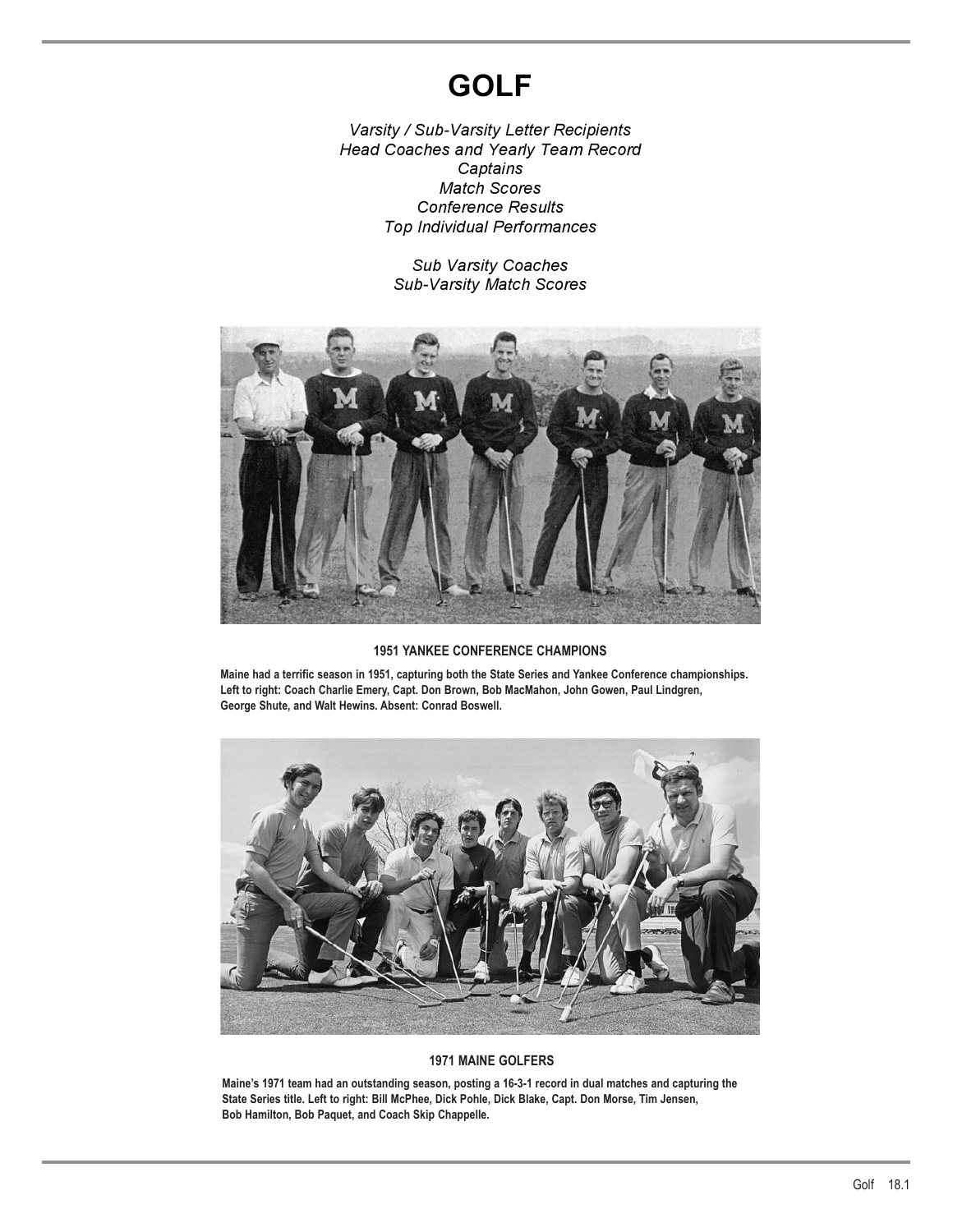## **COMPOSITE LISTING – LETTER AWARD RECIPIENTS**

Suspended Seasons**:** 1943-45

Varsity Golf **Freshman / J.V. Golf** 

Initial Season of Awards: 1938 **(Orono) (Brunswick)** Final Season of Awards: 2001 Initial Season of Awards: 1946 1947 Final Season of Awards: 1971 1949

*Abbreviations: d., deceased (known to be at the time this section was prepared) and date; d. u., date unknown. Season or seasons listed following each name, unless preceded by an asterisk, indicates individual earned a varsity letter in each season. An asterisk indicates the individual earned a sub-varsity (freshman or junior varsity) letter award; two asterisks indicate the sub-varsity award was earned at the Brunswick Annex.*

Adams, Jayson W. '96, 1995, 96 Boyington, William A. '94, 1990 Adams, Michael A. '68, \*1965 Bracy, Horace G. '41, 1939, 30, 41 Adams, Roger M. '88, 1986 Brady, Mark M. '74, \*1971 Albert, Joseph J. '42 **(d., 5/5/89)** 1942 Bristoll, Donald A. Jr. '62, \*1959 Alverez, Joseph M. '02, 1999, 00, 01 Anderson, Edward R. '41 **(d., 6/30/77)** 1939 Anderson, Robert H. '53, \*1950 Bryant, Stuart G. '38 **(d., 9/3/01)** 1938 Archambault, Timothy J. '94, 1989 **Bullard, Steven P. '84, 1982, 83** 

Baldacci, Peter K. '74, 1973, 74 Burnett, Brian E. '81, 1980 Banton, Craig A. '69, \*1966 **Burney, Lawrence E. '41, 1938, 40** Barbour, David N. '68, \*1965, 66, 67, 68 Butterfield, William S. '76, 1973, 74 Bean, Robert A. '67, \*1966, 67, 68 Caouette, David J. '40, 1940 Beattie, Charles A. '50, \*\*1947, \*48 Caron, Thomas R. '91, 1988, 89 Bemis, Abram N. '62, 1960 Chapman, Jeffrey C. '65, \*1962

Berry, Peter T. '61, \*1958 Chase, Joshua P. '93, 1990, 92 Berube, Lionel J. Jr. '54, 1953, 54 Chase, Ragnar T. '73, \*1970 Bickford, Philip R. '49, 1947, 48, 49 Birchenough, Robert H. Jr. '64, \*1961 Clark, John R. '47, \*1947 Blake, Richard H. '74, \*1969, 70, 71, 72 Clark, Sean C. '91, 1987 Blum, William B. '67 **(d., 12/17/91)** 1965, 66, 67 Collins, Jason F. '98, 1996, 97, 98 Bonenfant, Timothy B. '02, 2001 Comppen, Robert E. '73, \*1970 Bosworth, Conrad B. '52, \*\*1949, 50, 51, 52 Connors, William A. '61 **(d., 3/12/83)** \*1958, 59 Bourque, Michael A. '72, \*1969, 70, 71 Cowan, Heath '95, 1994, 95, 96

Anderson, Curt W. '88, 1984, 85 Brown, Ernest D. '51 **(d., 6/4/64)** 1949, 50, 51 Bailey, James W. '62, \*1959 **Bunker, Andrew R. '50 <b>(d., 5/14/67)** \*\*1947, \*48, 49, 50

Cahoon, Sumner R. Jr. '55, \*1950, 55 Carlisle, Stephen R. '69, \*1966 Carrigan, Donald C. Jr. '74, \*1971 Benedetto, Joseph A. '55, 1956 Charles, Arthur W. '50 **(d., 12/23/85)** \*1948, \*49, 50

Conley, John M. '95, 1993, 94, 95



### **1955 MAINE GOLFERS**

**Maine's 1955 team enjoyed a fine season, winning seven of nine dual matches and finishing second in the Yankee Conference. Left to right: Coach Charlie Emery, Coach Sumner Cahoon, Don Mavor, Capt. Emery Howard, Jr., Joe Young, Paul McNabb, Al Noyes, and Erwin Kennedy.**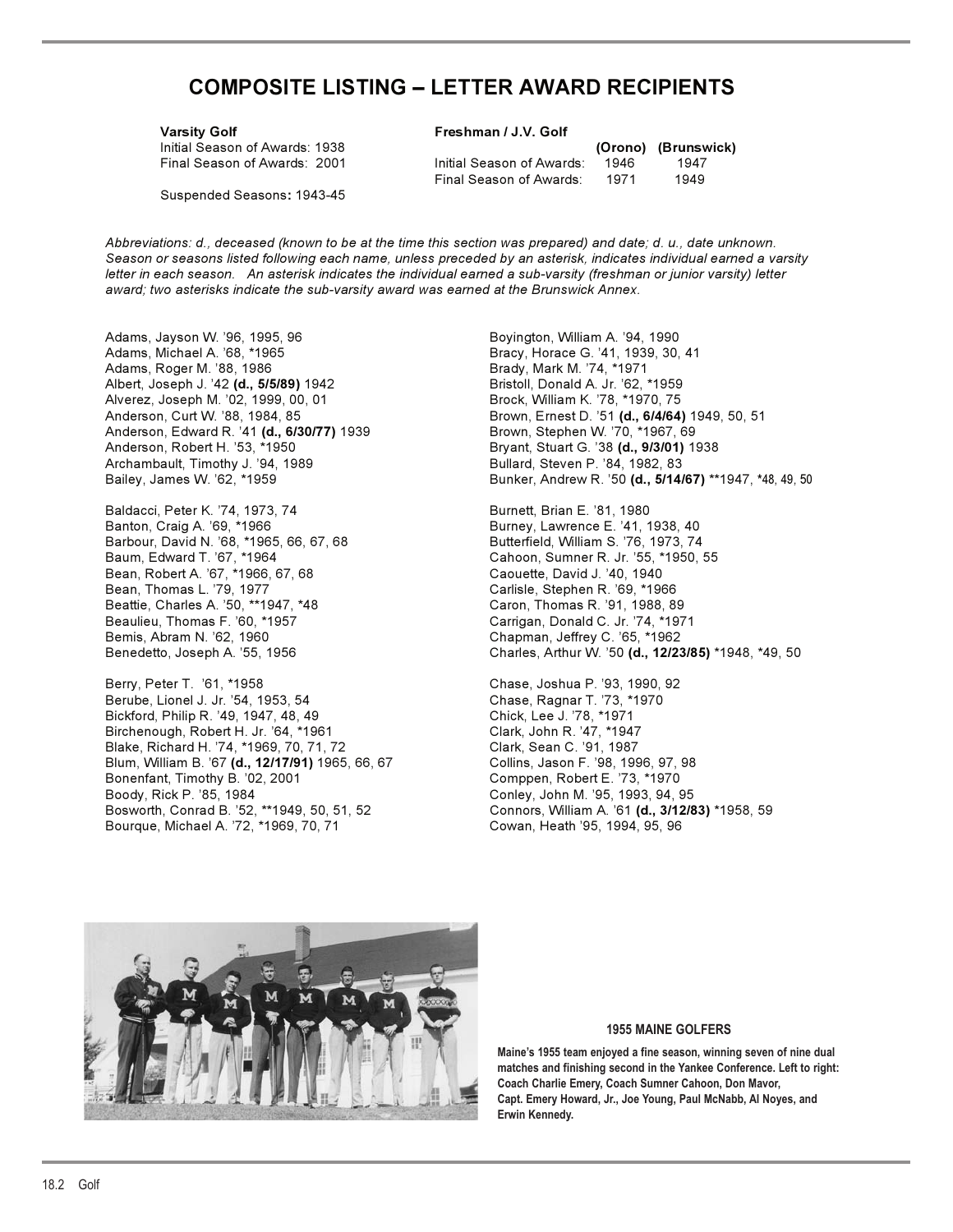Crispell, Gregory W. '75, \*1971 Gunn, George P. '44, 1942 Crory, Robert R. '81, 1978, 80 Hamilton, Robert S. '71, 1969, 71 Crosby, Richard J. Jr. '93, 1989 Hammond, Joseph R. '50, \*1947, 48, 49 Curry, Gordon S. '63, 1961, 63 Dagdigian, Robert E. '50, \*1947 **Hansen, Edward W. '54, \*1951** Daily, Paul Jr. '69, \*1966 Hansen, George W. Jr. '59, \*1958, 59 Daly, Shamus T. '63, \*1959 Hansen, Thomas C. '92, 1989, 90, 92 Dana, Jon D. '74, \*1971 **Harris, Richard '64, \*1962** Danforth, Frank W. Jr. '48, 1946<br>Debree, David G. '00, 1998, 99, 00 Debree, David G. '00, 1998, 99, 00 DelRosso, Thomas E. '93, 1992, 93 Hess, Robert E. '65, \*1962, 63, 64 Devoe, Dana C. '56, \*1952 Hetzler, Glenn R. '66, \*1963 Dickson, Arthur T. Jr. '61, 1958, 59, 60 Hewins, Steven W. '77, 1975, 76, 77 Dow, William M. '43 **(d., 3/8/88)** 1941, 46, 47 Hickson, John R. '87, 1985, 86, 87 Driscoll, James R. '75, 1973, 74, 75 Hill, Richard A. '64, \*1962 Dubois, Norman R. '70, \*1966 Dufresne, Todd M. '93, 1990, 91, 92, 93 Holmes, William M. '97, 1997 Dunlap, Stanley T. Jr. '68, \*1965 Houston, William M. '51 **(d., 9/5/93)** \*\*1948 Dutremble, Alan J. '74, \*1971 Howard, Emery B. Jr. '56, \*1953, 54, 55, 56 Eggert, Edward P. '74, 1968 **Hoy, Eric W. '72, \*1969, 70** Ells, Nelson '65, \*1962 Ingalls, Everett Jr. '44, 1943 Emerson, Christopher L. '01, 1998, 99, 00, 01 Ireland, Keven A. '95, 1990, 94 Emmons, Christopher W. '76, 1974, 75 Jensen, Timothy O. '72, \*1969, 70, 71, 72 Farrer, Norman O. '62, \*1959<br>Feeney, James A. '61 **(d., 11/10/91)** 1961 Jones, Richard '97, 1993, 94, 95 Feeney, James A. '61 (d., 11/10/91) 1961 Ferguson, Charles W. '62, \*1959 Jones, Richard N. '60, \*1957 Firmin, James H., '50, \*1947 Junkins, Christopher A. '02, 2001 Fletcher, George E. '56, \*1954 Karelekas, James M. '74, \*1970, 72, 73, 74 Fogg, Lester C. Jr. '56, \*1953, 56 Kelleher, Michael '02, 1998<br>Foley, Thomas C. '81, 1979 Kennedy, Erwin E. Jr. '56, \* Folsom, Spencer '90, 1988 Ketchen, Christopher R. '94, 1990 Forrestall, Howard W. '38 **(d., 5/3/43)** 1938 Kilburn, James S. '53, \*1950 Forrester, John M. Jr. '44, 1942 Kimball, John W. '75, 1974, 75 French, Darrell E. '68 **(d., 7/23/00)** \*1965 Kimball, Thomas L. '74, \*1971 Furbish, Randall M. '62, \*1959 Furbush, George W. '54, \*1951 King, Francis A. '51, \*\*1948 Gagnon, Guy M. '85, 1985 Knight, Randall T. '70, \*1967, 68, 69, 70 Galiano, Jack D. '56, \*1953 Knowles, Elmer R. '43, 1943 Getchell, Stephen A. '58 **(d., 1/28/73)** \*1955. 56, 57, 58 Ladd, Lenwood B. '67, \*1964, 65, 66, 67 Girard, Mark P. '73, \*1971 Lander, Christopher '96, 1992 Gleason, Richard P. Jr. '57, \*1954 Leathers, Alan W. '64, \*1961, 62, 63, 64 Golden, Thomas W. '55, \*1952, 53, 54 LeBeau, Keith '91, 1988, 89 Goniprow, Alexander T. '73, \*1971 LeClair, David V. '65, \*1962, 63 Goodwin, Geoffrey P. '71, \*1968 Leighton, Robert S. '71, \*1968 Goodwin, Richard L. '74, \*1971 Libby, Theodore A. '68, 1967, 68 Gordon, Sumner '50 **(d., 3/20/83)** \*1948, 49, 50 Lick, Ronald W. '92, 1988 Gorman, Roland E. '52, \*\*1949 Lindgren, Paul W. '51 **(d., d. u.)** \*\*1948, \*49, 51 Gosselin, Dewey B. II '93, 1989 Gowan, John H. '52, \*\*1949, 51, 52 Livingston, James B. Jr. '94, 1994 Goyet, David A. '81, 1979, 80, 81 Graham, William F. '66, \*1963 Longley, John C. '61, \*1958 Greenleaf, David F. '60, \*1953 Lord, Kenneth K. '53, \*1950 Griffee, Donald G. '42 **(d., 8/28/98)** 1940, 41, 42 Luce, Jonathan R. '60, \*1957

Hewins, Walter C. '52, \*\*1949, 50, 51, 52<br>Hickson, John R. '87, 1985, 86, 87 Johnson, Henry T. '51, \*\*1948 Joseph, Joey P. '82, 1978, 80, 81 Kasmer, Charles W. '55, \*1952 Kennedy, Erwin E. Jr. '56, \*1952, 54, 55 LaHaise, Thomas F. III '64, 1963, 64, 65 Lawton, Brian W. '92, 1989, 90, 91, 92 LeClair, Ronald E. '58, \*1955, 56, 57, 58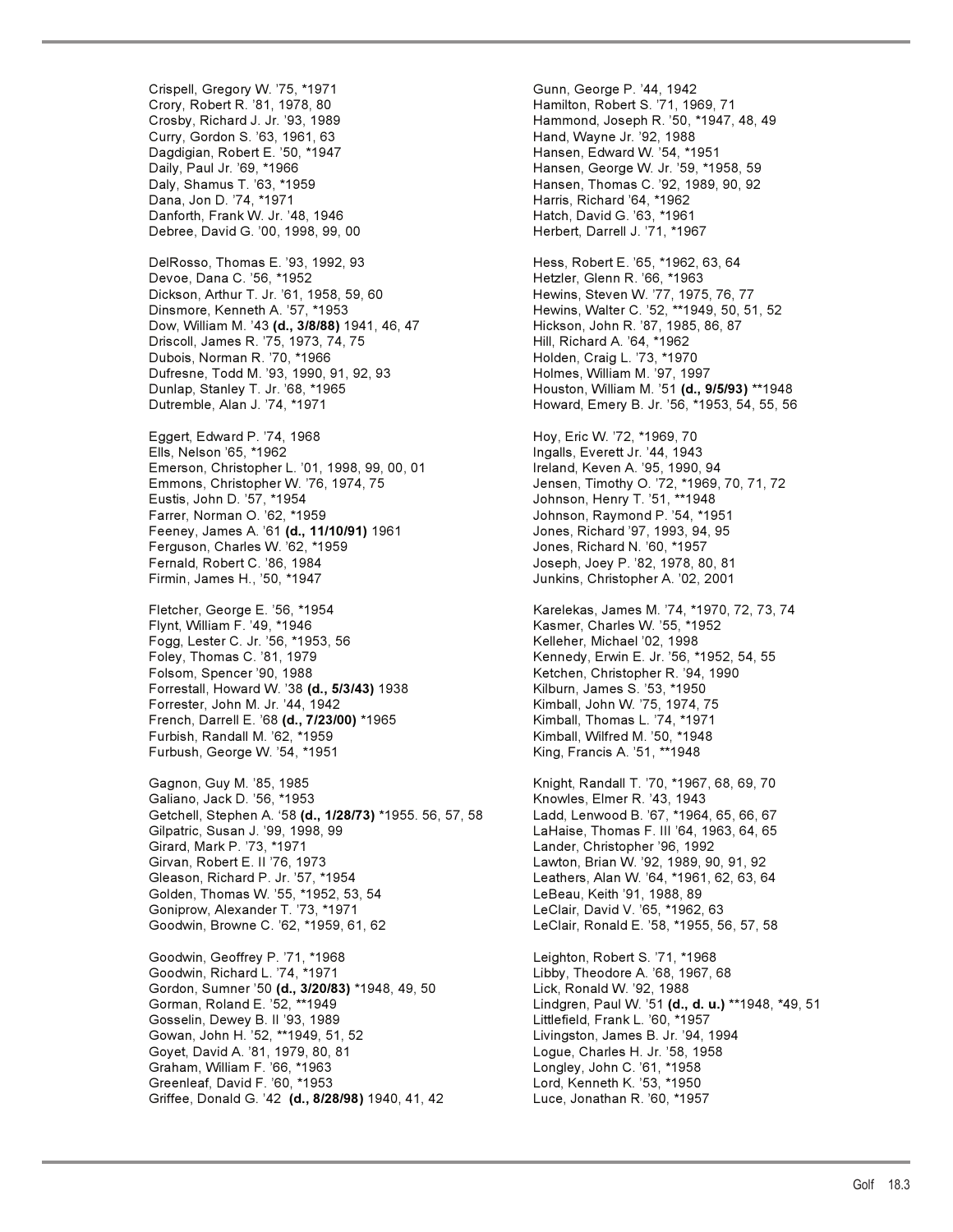Lufkin, George E. '61, \*1958, 59, 61 Pierce, Thomas M. '74, \*1970, 73 Lynch, William F. '58, \*1955, 56, 58 Piesek, Mark '97, 1966 Lyons, James T. '82, 1977 Piorkowski, Henry P. '40 **(d., 9/27/70)** 1938, 39 MacKellar, Owen B. Jr. '49, \*1946, \*47, \*48 (changed named to Pryor, Henry P.) MacKillen, John B. '65, \*1962<br>Madore, Ryan L. '99, 1996 Philip Pohle, Richard A. '72, \*1969, 70 Malicky, Joseph P. '77, 1975 Porath, Brett C. '90, 1987, 88, 89, 90 Mangiafico, D. Scott '84, 1983, 84 Pratt, Darrell B. '42 **(d., 3/23/05)** 1940, 41, 42 Marco, Jason '98, 1995, 96, 97 Prosser, Russell A. '61, 1962 Martin, Peter A. '67, \*1964, 65, 66, 67 Ramsey, John P. '57, \*1954 Mavor, Donald R. '54 **(d., 10/9/58)** \*1951, 52, 53, 55 May, Hastings K. '65, \*1962 Raymond, Jeffrey E. '69, \*1966 McCallum, Mark B. '75, \*1970 **Reed, Walter M. III '72, 1969, 70** McDonald, James R. '51, \*\*1948 Reichl, Charles '79, 1975 McDonough, Daniel P. '00, 1998, 99, 00 Reiman, Thomas H. '02, 2000, 01 McGonagle, John '64, 1964 Robinson, William J. '89, 1988, 89 McGown, Robert E. '67, \*1964, 65 Roby, Kenley E. '51, \*1947 McKenney, George F. '52, 1952 Rogers, John H. '69, 1969 McLeod, William A. '51, \*\*1948 McMahon, Robert F. '53, \*1950, 51, 52, 53 Roly, Ray D. Jr. '44 **(d., 9/20/02)** 1943 McNabb, Eugene D. '50 (d., 2/22/01) \*\*1947, 47, 48 McNabb, Paul V. '56 **(d., 8/14/87)** 1954, 55 Rourke, Arthur L. '45 **(d., 3/26/73)** 1943 McPhee, William F. Jr. '50, \*1949 Sanborn, Wayne G. '58, 1958 McPhee, William F. III '72, \*1969, 70, 71, 72 Sandman, Eric J. '87, 1985 McVety, George E. '57, \*1955 Savchick, Peter W. '73, \*1971 Merrill, Marc L. '93, 1990<br>Mesereau, Clayton D. '39, 1938, 39 Schurman, Richard C. '52, \*\*1949 Mesereau, Clayton D. '39, 1938, 39 Millier, Ronald S. '59, \*1956, 58, 59 Schurman, Walter P. Jr. '52, \*\*1949, 52 Minigell, Michael '92, 1988, 89 Mitchell, Robert J. '64, \*1962 Seavey, James E. '67, \*1966 Monaghan, Thomas F. '54, 1953, 54 Sezak, Thomas L. '59 **(d., 4/16/84)** \*1956<br>Monroe, Richard A. '39 **(d., 3/19/04)** 1938 Shaw, Chad '92, 1990 Monroe, Richard A. '39 (d., 3/19/04) 1938 Moore, John I. '51, \*\*1948 Shepard, Charles A. Jr. '52, \*\*1949 Morrisseau, Maurice A. Jr. '71, \*1968 Shuman, Stephen '01, 1998, 00, 01 Morse, Carlton L. Jr. '43, 1943 Shute, George C. Jr. '52 **(d., 3/25/04)** \*\*1949, 51, 52 Morse, Donald F. '72, \*1968, 69, 70, 71 Sibley, David J. '94, 1991 Moxon, Frank '60, \*1957, 62 Small, Theodore R. '68, \*1965 Nadeau, Terrence E. '69, \*1965 Nason, William E. II '68, \*1965 Smith, Richard M. '49, \*1946, 47, 48, 49 Nelson, Charles R. '70, \*1967 Smith, Scott W. '77, 1975 Nielson, Ralph T. '63, \*1960, 61, 62, 63 Snowden, Steven T. '73, \*1966 Nickerson, Frank A. '52, \*\*1949 Solheim, Peter F. '63, \*1961, 62 Nisbet, David G. '74, \*1970 Sothman, Ernest P. Jr. '62, \*1958 Noyes, Albert L. '55, \*1952, 53, 54, 55 Spear, Donald H. '49, \*1948 Nunan Victor E. '66, 1964, 66 Spiller, Lawrence M. Jr. '69, \*1966, 67, 68, 69 O'Brien, Bourke M. '92, 1991, 92 Stanchfield, Lawrence D. '53, \*1950 O'Brien, Eugene J. '50, \*1949 Steele, Bennett W. '90, 1991 O'Donnell, Ronald J. '61, 1961 O'Neill, Frank B. '68, \*1965, 68 Sterritt, Robert S. '60, \*1957 Orser, Mitchell J. '00, 1997 Stewart, Ronald E. '49, \*1947 Oxner, Karl R. Jr. '73, \*1969 Storgaard, Scott C. '86, 1985, 86 Palma, Herman A. Jr. '71, \*1968 Stoughton, Ralph A. '49, \*1946, \*47 Paquet, Robert H. '72, 1971, 72 Sturtevant, Richard V. '50, \*1948, 50 Patterson, Keith D. II '86, 1983, 84, 85 Sutherland, James S. '72, 1972 Peasley, Harold M. '50, \*\*1947 Swift, Stephen B. '67, \*1964 Perry, Galen P. '90, 1986, 87, 88, 89 Symonds, Gary W. '63, \*1960, 61, 62 Pickard, William R. '59, \*1956 Thayer, Edwin M. '48, \*1947

Pohle, Richard A. '72, \*1969, 70, 71, 72 Ranco, James S. '88, 1985, 86, 87 Reed, Walter M. Jr. '44 (d., 8/21/97) 1942, 43 Richardson, Harry A. '52, \*\*1949 Rogers, Kenneth L. '51, \*\*1948, \*49 Scott, Gerald J. Jr. '91, 1990 Simpson, Robert C. '82, 1977, 78 Smith, Andy '98, 1996, 97, 98 Sterritt, Harry W. '57, \*1954, 57 Thombs, Andrew M. '04, 2000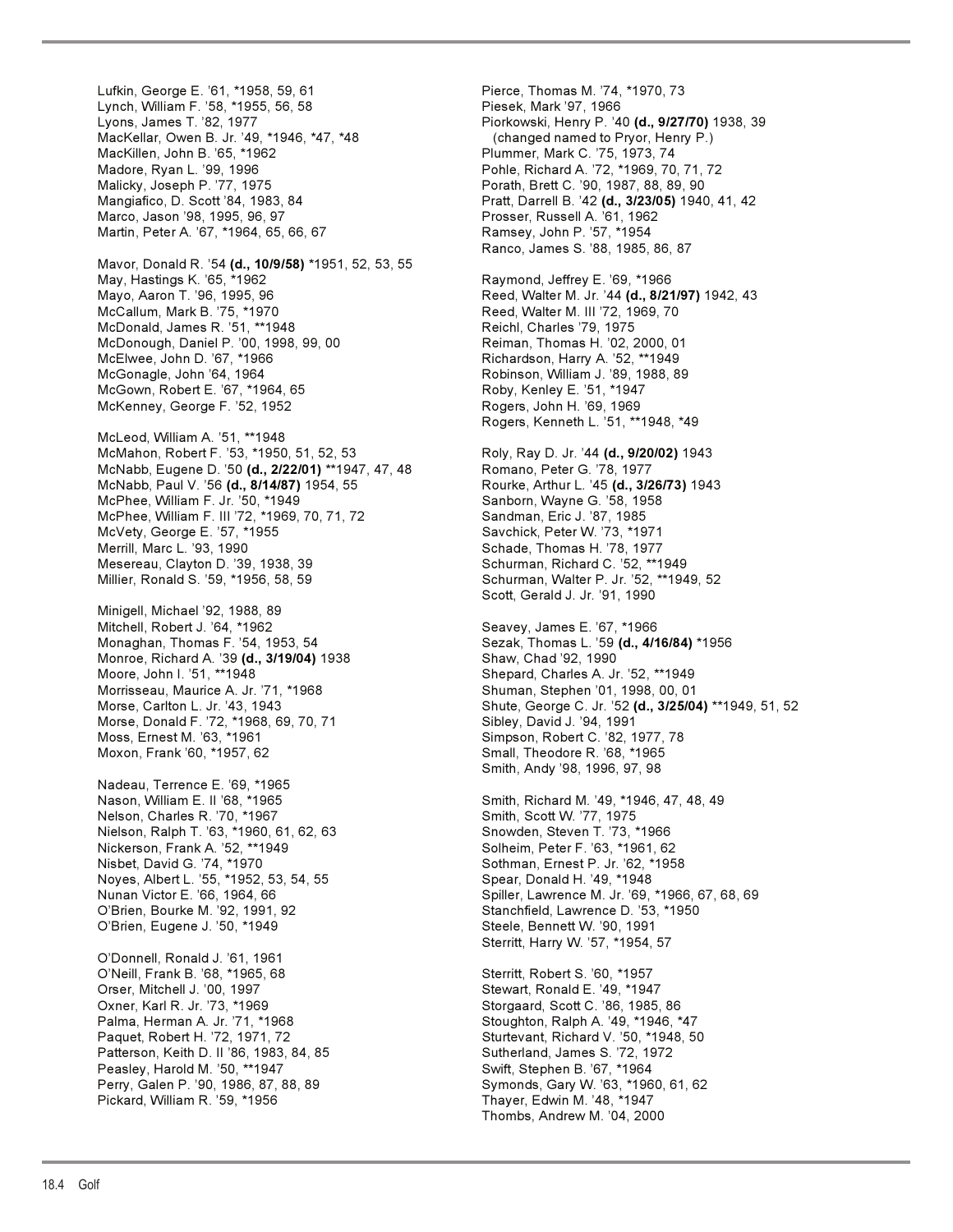Thombs, Jeremy A. '01, 1999, 00, 01 Weymouth, Lauriston A. '50, \*\*1947 Todd, Edward H. '65, \*1962 Whitehead, Robert A. '50, \*\*1947 Towle, Thomas J. '82, 1980, 81, 82 Tracy, Frederick F. '41 **(d., 12/7/05)** 1941 Wibby, John H. Jr. '61, \*1958 Tracy, Samuel E. Jr. '41 **(d., 6/10/85)** 1939, 40, 41 Widdoes, Andrew B. '50, \*\*1947 Turnbull, William A. '86, 1986 Williamson, Adam J. '03, 2000 Turner, Galen F. '68, \*1965 Williamson, Joseph Jr. '65, \*1962 Van Den Kerckhoven, Eugene A. Jr. '51, \*\*1948 Viger, Norman J. '65, \*1962, 63, 64, 65 Wilson, Warren C. '50, 1947, 48, 49

Violette, Lewis A. Jr. '68, \*1965 Wilson, Wendell R. '49, 1947 Warren, John W. '67, \*1964, 66, 67 Woodcock, Seth A. '00, 1997, 98, 99 Wass, Jeffrey D. '94, 1991, 92, 93, 94 Woodhead, Cory '98, 1996, 98<br>Watson, Reginald L. '39 **(d., 5/1/82)** 1939 Woolverton, Thomas N. '52, \*\*1949 Watson, Reginald L. '39 **(d., 5/1/82)** 1939 Webber, Robert P. '44 **(d., 9/2/83)** 1949 Young, Joseph F. III '55, \*1952, 53, 55 Weiler, Steven J. '91, 1987

Whitmore, William H. Jr. '63, 1962, 63<br>Whitney, Gary E. '65, \*1959



### **1968 BLACK BEARS**

**The Black Bears enjoyed another winning season in 1968, capturing 10 of 16 dual matches and winning the state championship. Left to right: Larry Spiller, Randy Knight, Bob Bean, Capt. Dave Barbour, Ted Libby, Frank O'Neil, Paul Eggert, and Coach Brian McCall.**

### **COACH OF THE YEAR**

**Coach Art Guesman (right) was selected by his fellow coaches as Coach of the Year in America East in 1989 after leading the Black Bears to a second place finish in the conference and a 23rd place finish at the NCAA Championships. Guesman, a professor of journalism, receives his plaque from Len Harlow, assistant commissioner of the conference. Harlow joined the conference staff after retiring from the University. He served as Director of the Department of Public Information and Central Services and also, for several years, as the UM Sports Information Director.**

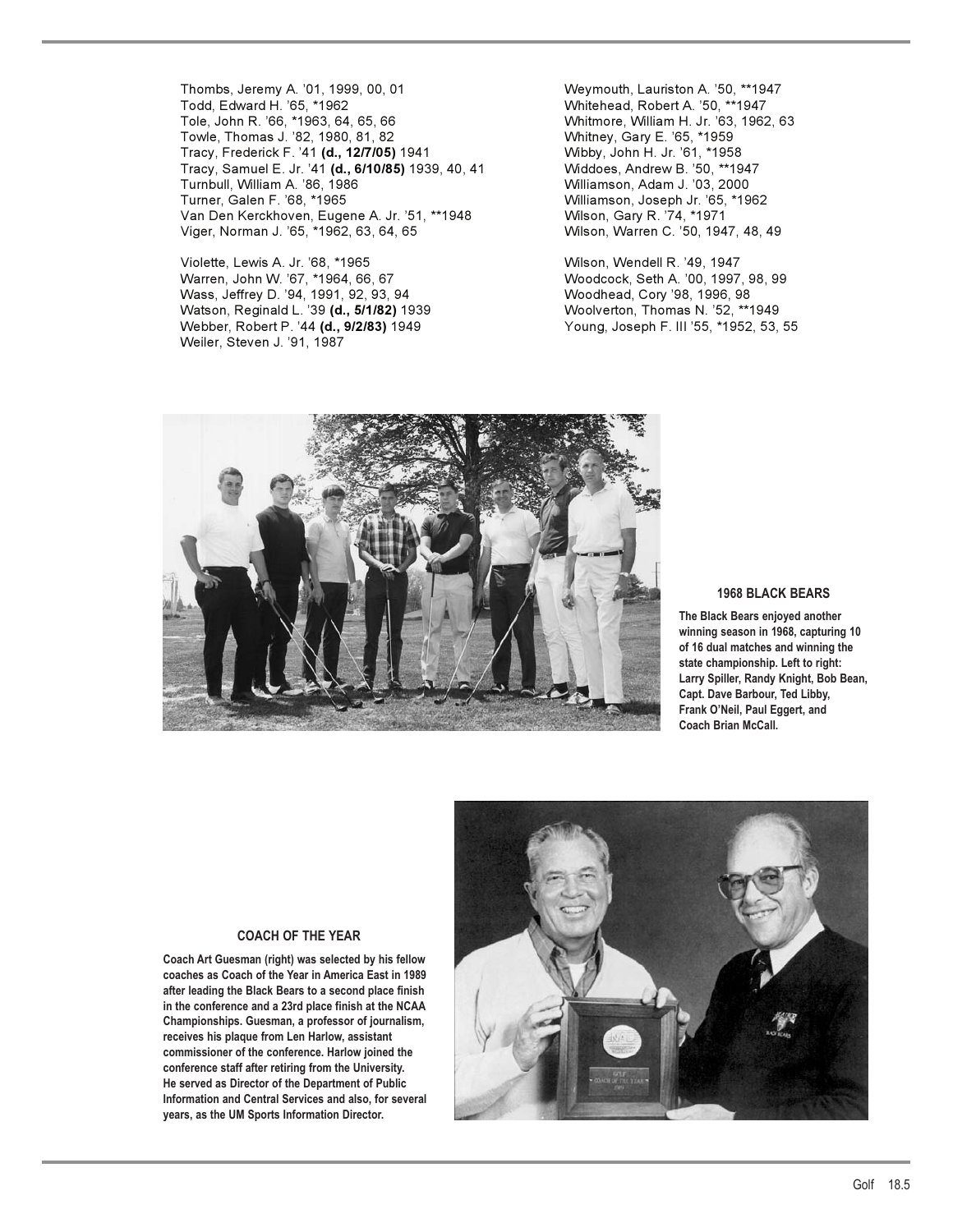## **HEAD COACHES AND YEARLY TEAM RECORD**

|         | Coach               | W                        | L              | T                   | Pct.  |
|---------|---------------------|--------------------------|----------------|---------------------|-------|
| 1937-38 | William C. Wells    | 2                        | 1              | $\mathsf 0$         | .667  |
| 1938-39 | William C. Wells    | 5                        | 3              | 0                   | .625  |
| 1939-40 | Philip A. Jones     | 3                        | 4              | 0                   | .429  |
|         |                     |                          |                |                     |       |
| 1940-41 | ---not appointed--- | 0                        | 6              | 0                   | .000  |
| 1941-42 | ---not appointed--- | 3                        | $\overline{c}$ | $\mathsf 0$         | .600  |
| 1942-43 | ---not appointed--- | 0                        | $\mathbf 2$    | 0                   | .000  |
| 1945-46 | ---not appointed--- | 0                        | $\mathbf 2$    | 0                   | .000  |
| 1946-47 | Charles J. Emery    | 6                        | 3              | 0                   | .667  |
| 1947-48 | Charles J. Emery    | 4                        | $\overline{c}$ | $\mathsf 0$         | .667  |
| 1948-49 | Charles J. Emery    | 6                        | 1              | 0                   | .857  |
| 1949-50 | Charles J. Emery    | 6                        | 1              | 0                   | .857  |
| 1950-51 | Charles J. Emery    | 6                        | 1              | 0                   | .857  |
| 1951-52 | Charles J. Emery    | $\overline{7}$           | 1              | $\mathsf 0$         | .875  |
| 1952-53 | Charles J. Emery    | 6                        | $\overline{c}$ | 0                   | .750  |
| 1953-54 | Charles J. Emery    | 4                        | 5              | $\mathsf 0$         | .444  |
| 1954-55 | Charles J. Emery    | $\overline{7}$           | $\overline{c}$ | $\mathsf 0$         | .778  |
| 1955-56 | Charles J. Emery    | $\overline{\mathcal{I}}$ | 3              | $\mathsf 0$         | .700  |
| 1956-57 | Charles J. Emery    | 3                        | $\overline{7}$ | 0                   | .300  |
| 1957-58 | Charles J. Emery    | 6                        | 3              | $\mathsf{O}\xspace$ | .667  |
|         |                     | $\overline{\mathbf{c}}$  | 9              | $\mathsf 0$         | .182  |
| 1958-59 | Charles J. Emery    |                          |                |                     |       |
| 1959-60 | Charles J. Emery    | 3                        | $\overline{7}$ | $\Omega$            | .300  |
| 1960-61 | Charles J. Emery    | 5                        | 4              | 0                   | .556  |
| 1961-62 | J. Brian McCall     | 1                        | 8              | $\mathsf{O}\xspace$ | .111  |
| 1962-63 | J. Brian McCall     | 6                        | 3              | 0                   | .667  |
| 1963-64 | J. Brian McCall     | 8                        | 6              | 0                   | .571  |
| 1964-65 | J. Brian McCall     | 9                        | 5              | $\mathsf 0$         | .643  |
| 1965-66 | J. Brian McCall     | 13                       | $\overline{c}$ | $\mathsf 0$         | .867  |
| 1966-67 | J. Brian McCall     | 12                       | 4              | $\mathsf 0$         | .750  |
| 1967-68 | J. Brian McCall     | 10                       | 6              | $\mathbf 0$         | .625  |
| 1968-69 | J. Brian McCall     | 9                        | 6              | 0                   | .600  |
| 1969-70 | Thomas N. Chappelle | 11                       | 3              | 0                   | .786  |
| 1970-71 | Thomas N. Chappelle | 16                       | 3              | 1                   | .825  |
| 1971-72 | Thomas N. Chappelle | 13                       | 3              | 0                   | .812  |
| 1972-73 | Thomas N. Chappelle | 14                       | $\mathsf 0$    | 0                   | 1.000 |
| 1973-74 |                     | 8                        | 3              | $\mathsf 0$         | .727  |
| 1974-75 | Thomas N. Chappelle | 3                        | 0              | $\mathsf 0$         | 1.000 |
|         | Thomas N. Chappelle |                          | $\overline{c}$ |                     |       |
| 1975-76 | Thomas N. Chappelle | 0                        |                | 0                   | .000  |
| 1976-77 | Thomas N. Chappelle | 5                        | 1              | $\mathsf{O}\xspace$ | .833  |
| 1977-78 | Thomas N. Chappelle | 4                        | $\overline{c}$ | $\mathsf 0$         | .667  |
| 1978-79 | Thomas N. Chappelle | 5                        | 0              | 0                   | 1.000 |

*(Effective with the 1979-80 college year, with new NCAA scheduling regulations in effect which mandated a higher number of matches involving large, multi-team fields, it became difficult, if not impractical, to compile seasonal win-loss records as was the case when matches were two-team contests.)*

### **Coaches, 1979-80 to 2001-02**

| 1979-84 | Thomas N. Chappelle                 |
|---------|-------------------------------------|
| 1984-89 | Prof. Arthur O. Guesman             |
| 1989-91 | Prof. William R. Porter             |
| 1991-92 | Joseph Clark, Christopher M. Lander |
| 1992-97 | Christopher M. Lander               |
| 1997-01 | Theodore W. Woodward                |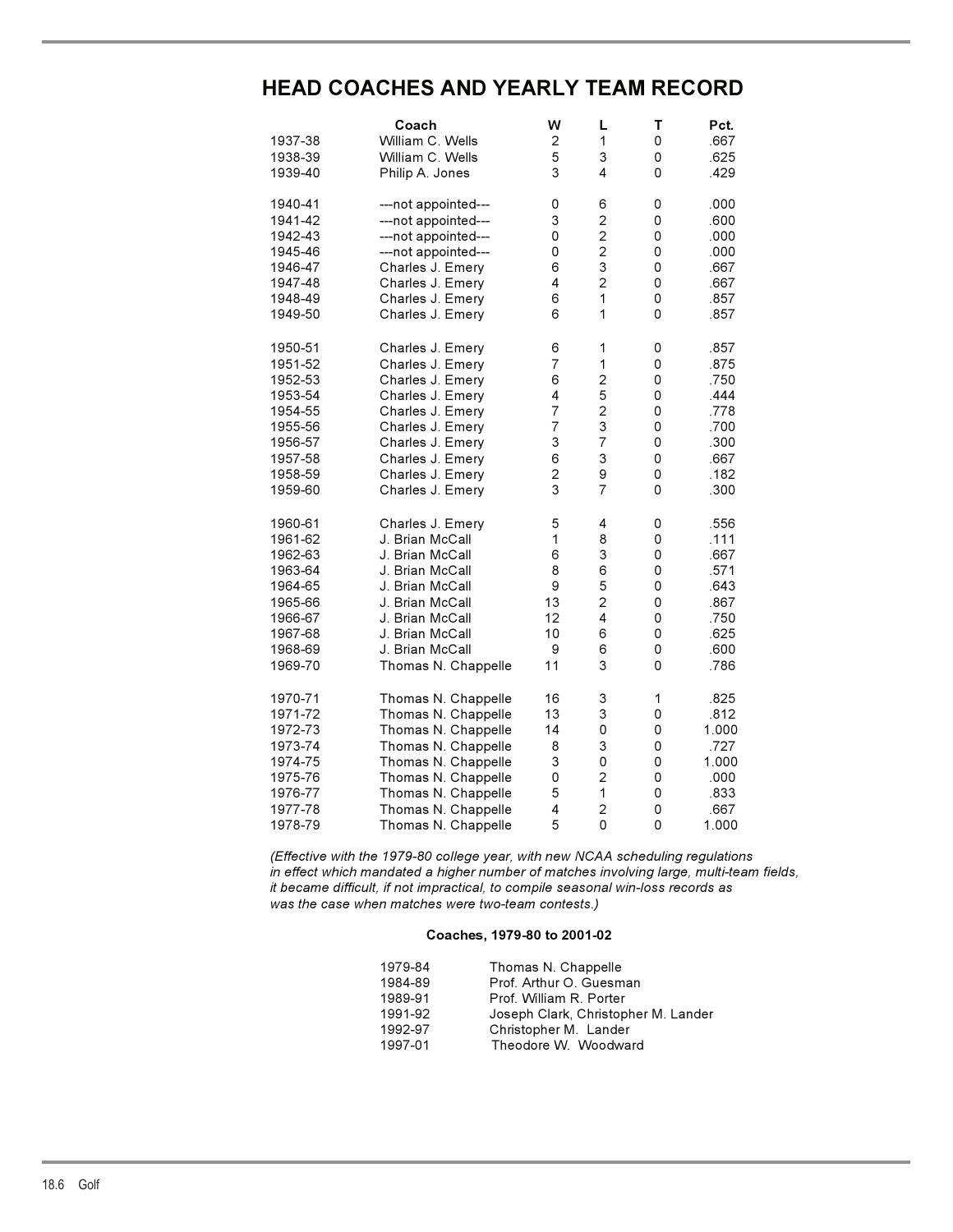## **CAPTAINS**

Alvarez, Joseph M. (2000-01) LeClair, Ronald E. (1955-56, 56-57) Brown, Ernest D. (1950-51) Lynch, William F. (1957-58) Bullard, Steven P. (1981-82, 82-83) Marco, Jason (1995-96, 96-97) Bunker, Andrew G. (1949-50) Mavor, Donald R. (1952-53) Butterfield, William S. (1974-75) McDonough, Daniel P. (1999-00) Chase, Joshua P. (1991-92) Mersereau, Clayton D. (1938-39) Danforth, Frank W. Jr. (1945-46) Noyes, Albert F. (1953-54) Debree, David G. (1999-00) Paquet, Robert H. (1971-72) Dickson, Arthur T. Jr. (1958-59, 59-60) Patterson, Keith D. II (1983-84, 84-85) Dufresne, Todd M. (1990-91, 92-93) Perry, Galen P. (1987-88, 88-89) Emerson, Christopher L. (2000-01) Emmons, Christopher W. (1974-75) Porath, Brett C. (1989-90)<br>Goodwin, Browne C. (1961-62) Reed, Walter M. (1942-43) Goodwin, Browne C. (1961-62) Goyet, David A. (1979-80) Romano, Peter G. (1975-76, 76-77) Griffee, Donald G. (1940-41, 41-42) Shuman, Stephen (2000-01) Hickson, John R. (1985-86, 86-87) Shute, George C. (1951-52) Howard, Emery B. Jr. (1954-55, 55-56) Simpson, Robert C. (1977-78, 78-79) Ireland, Keven A. (1993-94) Smith, Andy (1997-98) Joseph, Joey P. (1977-78) Tole, John R. (1965-66) Karelekas, James M. (1972-73, 73-74) Towle, Thomas J. (1980-81) Knight, Ronald T. (1969-70) Warren, John W. (1966-67) LaHaise, Thomas F. III (1964-65) Whitmore William H. Jr. (1962-63) Lawton, Brian W. (1991-92) Wilson, Warren C. (1948-49)

Lufkin, George E. (1960-61) Mangiafico, D. Scott (1982-83) McNabb, Eugene D. (1946-47, 47-48) Morse, Donald F. (1970-71) Spiller, Lawrence H. Jr. (1968-69) Woodcock, Seth A. (1998-99)

(Note: captains of 1998-99 and 2000-01 could not be identified.)



### **1993–94 BLACK BEAR GOLFERS**

**Chris Lander (center) served as Maine's coach between 1992 and 1997. Members of the team that represented Maine in the fall of 1993 and spring of 1994 were, left to right: Jason Marco, Jeff Wass, Keven Ireland, Heath Cowan, Coach Lander, Jayson Adams, Tom DelRosso, Jon Conley, and Aaron Mayo.**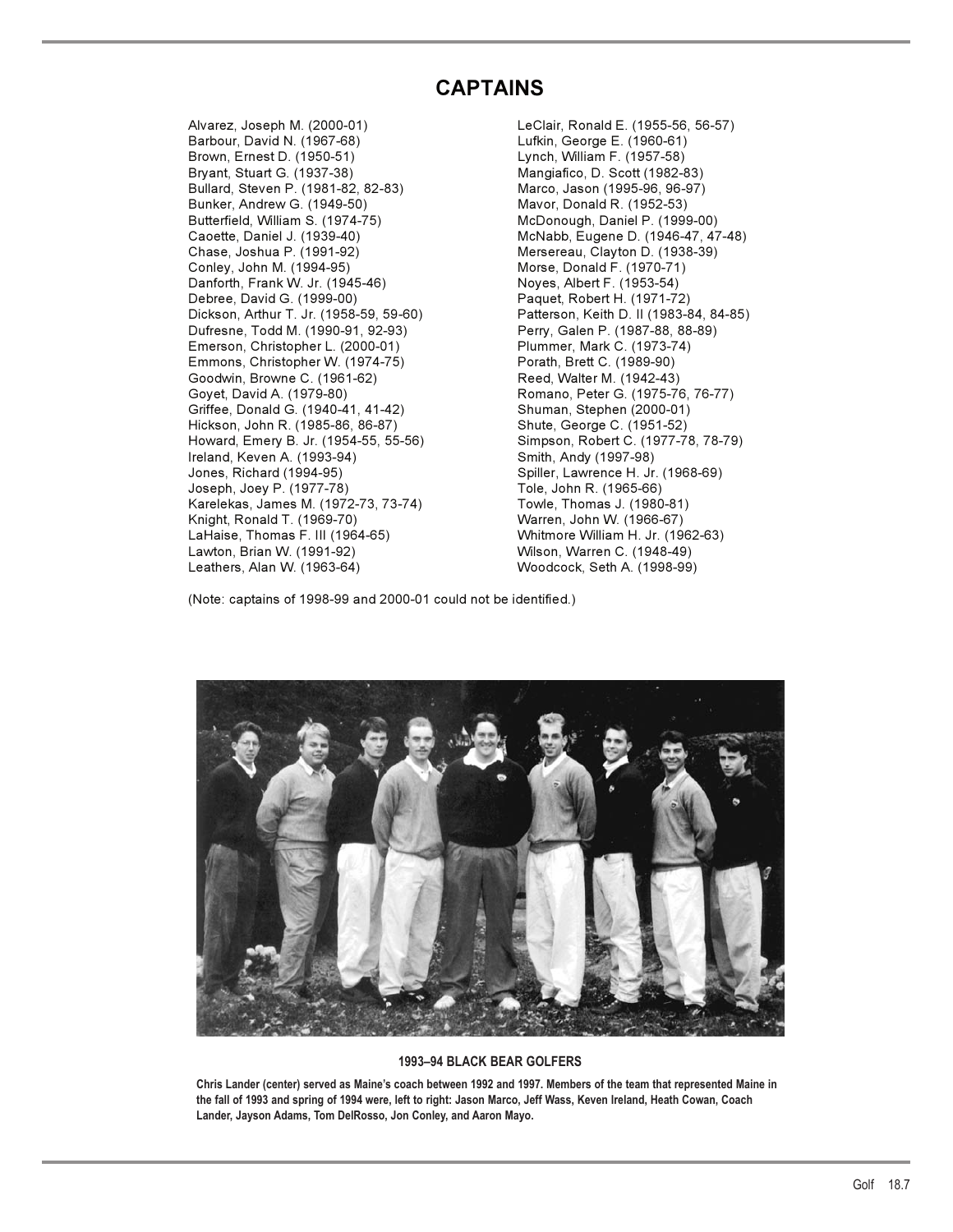## **YEAR-BY-YEAR MATCH RESULTS**

|                | 1938 (2-1)       |                |                | 1943 (0-2)       |                |                | 1950 (6-1)       |                |
|----------------|------------------|----------------|----------------|------------------|----------------|----------------|------------------|----------------|
|                | 5.5 Colby        | 3.5            | $\overline{c}$ | Harvard          | $\overline{7}$ | 6              | Boston U.        | 4              |
| 1              | Bowdoin          | 8              | 2              | Boston U.        | $\overline{7}$ | 9              | Rhode Island     | $\mathbf{1}$   |
| 6              | Colby            | 3              |                |                  |                | 4              | Connecticut      | 6              |
|                |                  |                |                | 1946 (0-2)       |                |                | 5.5 Colby        | 4.5            |
|                | 1939 (5-3)       |                | 4              | Bowdoin          | 5              | 6              | <b>Bates</b>     | 3              |
|                | 3.5 Brown        | 5.5            | 2              | Bowdoin          | $\overline{7}$ | 8              | Colby            | 1              |
| $\overline{2}$ | Boston U.        | 7              |                |                  |                |                | 8.5 Bowdoin      | $.5\,$         |
| 5              | Rhode Island     | 4              |                | 1947 (6-3)       |                |                |                  |                |
|                | 6.5 Colby        | 2.5            | 6              | Rhode Island     | 3              |                | 1951 (6-1)       |                |
| 8              | Colby            | $\mathbf{1}$   |                | 3.5 Connecticut  | 5.5            |                | 8.5 Rhode Island | 1.5            |
|                | 7.5 Bates        | 1.5            | 8              | Boston U.        | 1              |                | 1.5 Connecticut  | 8.5            |
| 1              | Bowdoin          | 8              |                | 3.5 Bowdoin      | 5.5            | 9              | Rhode Island     | 0              |
| 6              | Colby            | 3              | 9              | <b>Bates</b>     | 0              | 9              | Colby            | 0              |
|                |                  |                | 2              | Bowdoin          | $\overline{7}$ | $\overline{7}$ | Colby            | $\mathbf 2$    |
|                | 1940 (3-4)       |                | 9              | Colby            | 0              | 9              | <b>Bates</b>     | 0              |
| $\overline{2}$ | Boston U.        | $\overline{7}$ | 8              | <b>Bates</b>     | 1              | $\overline{7}$ | Bowdoin          | $\overline{2}$ |
| 5              | Connecticut      | $\overline{4}$ | 9              | Colby            | 0              |                |                  |                |
|                | 1.5 Rhode Island | 7.5            |                |                  |                |                | 1952 (7-1)       |                |
|                | 7.5 Colby        | 1.5            |                | 1948 (4-2-1)     |                | 6              | Rhode Island     | 4              |
|                | 2.5 Bowdoin      | 6.5            | 1.             | Boston U.        | 8              |                | 2.5 Connecticut  | 7.5            |
|                | 3.5 Colby        | 5.5            |                | 5.5 Rhode Island | 3.5            |                | 8.5 Colby        | 1.5            |
| $\overline{7}$ | <b>Bates</b>     | $\overline{2}$ |                | .5 Connecticut   | 8.5            |                | 7.5 Bates        | 1.5            |
|                |                  |                |                | 8.5 Bates        | $.5\,$         | 7              | Bowdoin          | $\overline{2}$ |
|                | 1941 (0-6-1)     |                | 6              | Bowdoin          | 3              |                | 8.5 Colby        | 1.5            |
|                | 1.5 Boston U.    | 7.5            |                | 4.5 Connecticut  | 4.5            | 9              | <b>Bates</b>     | 0              |
| 2              | Rhode Island     | $\overline{7}$ | 9              | Colby            | 0              |                | 6.5 Rhode Island | 2.5            |
| 3              | Connecticut      | 3              |                |                  |                |                |                  |                |
| 4              | Boston U.        | 5              |                | 1949 (6-1)       |                |                | 1953 (6-2)       |                |
| 4              | Colby            | 5              |                | 6.5 Boston U.    | 2.5            | 16             | Colby            | 11             |
| 3              | Bowdoin          | 6              | 3              | Rhode Island     | 6              |                | 5.5 Connecticut  | 24.5           |
|                | 2.5 Bates        | 6.5            | 8              | Connecticut      | 1              | 17             | Rhode Island     | 13             |
|                |                  |                | 9              | <b>Bates</b>     | 0              |                | 23.5 Bowdoin     | 3.5            |
|                | 1942 (3-2)       |                | 8              | Colby            | 1              |                | 2.5 Bates        | 6.5            |
| 4              | Bowdoin          | 5              |                | 6.5 Colby        | 2.5            |                | 23.5 Colby       | 3.5            |
| 6              | Boston U.        | 3              | 6              | Bowdoin          | 3              | 16             | <b>Bates</b>     | 11             |
|                | .5 Harvard       | 8.5            |                |                  |                | 14             | Bowdoin          | 13             |
|                | 7.5 Colby        | 1.5            |                |                  |                |                |                  |                |
| 8              | <b>Bates</b>     | 1              |                |                  |                |                |                  |                |



### **1974 STATE AND YANKEE CONFERENCE CHAMPIONS**

**Maine's golf team in the spring of 1974 posted an 8-3 record in dual matches and finished the season by winning the State Series and Yankee Conference championship tournaments. Displaying the YC title plaque are, left to right: Co-Capts. Jim Karelekas and Mark Plummer, Jim Driscoll, Jack Reagan, Scott Smith, Chris Emmons, Bill Butterfield, John Kimball, Peter Baldacci, and Coach Skip Chappelle.**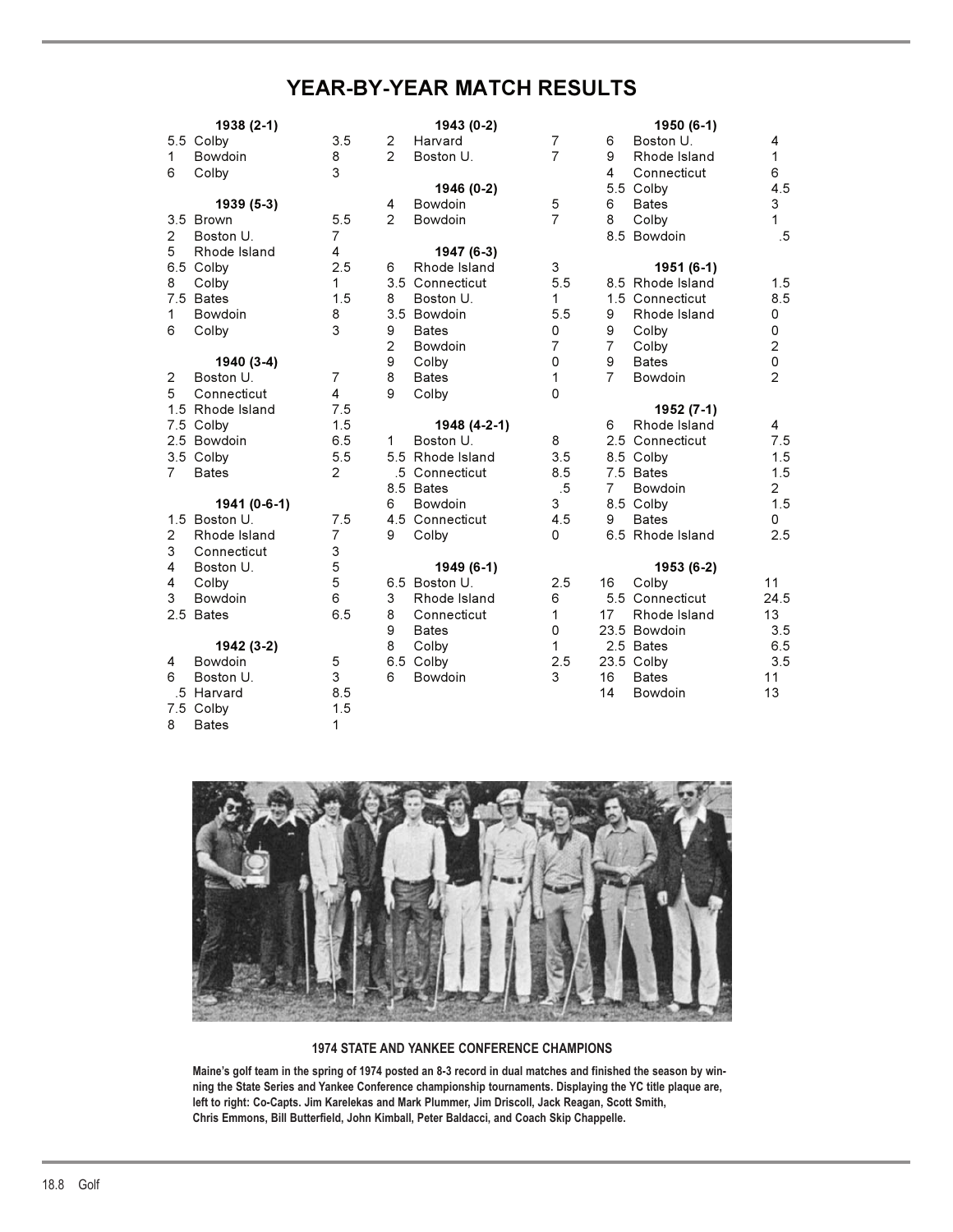|                                                                                 | 1954 (4-5)                                                                                                                                           |                                                                                                       |
|---------------------------------------------------------------------------------|------------------------------------------------------------------------------------------------------------------------------------------------------|-------------------------------------------------------------------------------------------------------|
| 14                                                                              | 1.5 Connecticut<br>12.5 Rhode Island<br>Colby<br>22.5 Rhode Island<br>24.5 Bates<br>7.5 Bowdoin                                                      | 6.5<br>14.5<br>13<br>4.5<br>2.5<br>19.5                                                               |
| 7<br>14<br>8.5                                                                  | Colby<br><b>Bates</b><br>Bowdoin                                                                                                                     | 20<br>4<br>18.5                                                                                       |
| 23<br>22<br>24<br>24<br>18                                                      | 1955 (7-2)<br>14.5 Connecticut<br>25.5 Rhode Island<br>Rhode Island<br><b>Bates</b><br>Bowdoin<br><b>Bates</b><br>25.5 Colby<br>6.5 Bowdoin<br>Colby | 15.5<br>4.5<br>4<br>5<br>3<br>3<br>1.5<br>23.5<br>9                                                   |
| $\overline{\mathbf{c}}$<br>267446<br>$\begin{array}{c} 1 \\ 5 \\ 5 \end{array}$ | 1956 (7-3)<br>Rhode Island<br>Connecticut<br>Rhode Island<br><b>Bates</b><br>Colby<br>Bowdoin<br><b>Bates</b><br>Colby<br>Bowdoin<br>New Hampshire   | 5<br>$\frac{5}{1}$<br>0331622                                                                         |
| 21353624<br>1                                                                   | 1957 (3-7)<br>Connecticut<br>Rhode Island<br>Rhode Island<br>Bates<br>Colby<br>Bowdoin<br><b>Bates</b><br>Colby<br>Bowdoin<br>New Hampshire          | 5<br>6<br>4<br>$\overline{\mathbf{c}}$<br>4<br>$\overline{\mathbf{4}}$<br>$\mathbf{1}$<br>5<br>3<br>6 |
| 246643256                                                                       | 1958 (6-3)<br>Connecticut<br>Rhode Island<br>Bates<br>Bowdoin<br>Colby<br>New Hampshire<br>Colby<br><b>Bates</b><br>Bowdoin                          | 531134521                                                                                             |
| 2 0 2 3 2 5<br>4 2 4 2 1 5<br>$\overline{2}$                                    | 1959 (2-9)<br>Massachusetts<br>Rhode Island<br>Connecticut<br>Bates<br>Bowdoin<br>Colby<br>Rhode Island<br>Colby<br>Bates<br>New Hampshire           | $\frac{5}{7}$<br>5 4 4 5<br>4 4 2 3 5 5<br>5 5 5                                                      |

|                | 1954 (4-5)        |                |                | 1959 (cont.)    |                |                         | 1965 (9-5)<br>1.5 Rhode Island |                         |
|----------------|-------------------|----------------|----------------|-----------------|----------------|-------------------------|--------------------------------|-------------------------|
|                | 1.5 Connecticut   | 6.5            | $\overline{2}$ | Bowdoin         | 5              |                         |                                | 5                       |
|                | 12.5 Rhode Island | 14.5           |                |                 |                | 2                       | Connecticut                    | 5                       |
| 14             | Colby             | 13             |                | 1960 (3-7)      |                | 5                       | <b>Bates</b>                   | $\overline{\mathbf{c}}$ |
|                | 22.5 Rhode Island | 4.5            | 1              | Connecticut     | 6              | 4                       | <b>Bowdoin</b>                 | 3                       |
|                | 24.5 Bates        | 2.5            | 1              | Rhode Island    | 6              | 5                       | Colby                          | $\overline{c}$          |
|                | 7.5 Bowdoin       | 19.5           | 4              | <b>Bates</b>    | 3              | $\overline{2}$          | <b>Bates</b>                   | 5                       |
| 7              | Colby             | 20             | $\overline{c}$ | Colby           | 5              | 4                       | <b>Bowdoin</b>                 | 3                       |
| 14             | Bates             | 4              | 5              | <b>Bates</b>    | $\overline{2}$ | 7                       | Colby                          | 0                       |
|                | 8.5 Bowdoin       | 18.5           | 5              | <b>Bowdoin</b>  | $\overline{c}$ | 2                       | <b>Bates</b>                   | 5                       |
|                |                   |                | 3              | <b>Bates</b>    | 4              | 4                       | <b>Bowdoin</b>                 | 3                       |
|                |                   |                | 3              |                 | 4              | $\overline{7}$          |                                | 0                       |
|                | 1955 (7-2)        |                |                | Colby           |                |                         | Colby                          |                         |
|                | 14.5 Connecticut  | 15.5           | 3              | Bowdoin         | 4              | 3                       | <b>Bates</b>                   | 4                       |
|                | 25.5 Rhode Island | 4.5            | 1              | New Hampshire   | 5              | 4                       | <b>Bowdoin</b>                 | 3                       |
| 23             | Rhode Island      | 4              |                |                 |                | 6                       | Colby                          | 1                       |
| 22             | <b>Bates</b>      | 5              |                | 1961 (5-4)      |                |                         |                                |                         |
| 24             | <b>Bowdoin</b>    | 3              | 1              | Connecticut     | $\overline{7}$ |                         | 1966 (13-2)                    |                         |
| 24             | Bates             | 3              | 2              | Rhode Island    | 5              | $\overline{c}$          | Rhode Island                   | 5                       |
|                | 25.5 Colby        | 1.5            | 3              | Colby           | 4              | 4                       | Connecticut                    | 3                       |
|                | 6.5 Bowdoin       | 23.5           | 4              | Bowdoin         | 3              | 6                       | Bowdoin                        | 1                       |
| 18             | Colby             | 9              | 6              | <b>Bates</b>    | 1              | 5                       | Colby                          | $\overline{c}$          |
|                |                   |                | 5              | Bates           | $\overline{2}$ | 5                       | <b>Bates</b>                   | $\overline{c}$          |
|                | 1956 (7-3)        |                | 1              | Colby           | 6              | 4                       | New Hampshire                  | 3                       |
|                |                   |                |                |                 |                |                         |                                |                         |
| 2              | Rhode Island      | 5              | 5              | Bowdoin         | 2              | 6                       | Colby                          | 1                       |
| $\overline{2}$ | Connecticut       | 5              | 4              | New Hampshire   | 3              | 3                       | <b>Bates</b>                   | 4                       |
| 6              | Rhode Island      | 1              |                |                 |                | $\overline{7}$          | <b>Bates</b>                   | 0                       |
| $\overline{7}$ | <b>Bates</b>      | 0              |                | 1962 (1-8)      |                | 5                       | <b>Bowdoin</b>                 | $\overline{c}$          |
| 4              | Colby             | 3              | 1              | Connecticut     | 6              | 5                       | Bowdoin                        | $\overline{c}$          |
| 4              | Bowdoin           | 3              | 2              | Rhode Island    | 5              | 6                       | <b>Bates</b>                   | 1                       |
| 6              | Bates             | 1              | 3              | New Hampshire   | 4              | 6                       | Colby                          | 1                       |
| 1              | Colby             | 6              | 3              | <b>Bates</b>    | 4              | $\overline{7}$          | Colby                          | 0                       |
| 5              | Bowdoin           | $\overline{c}$ | 1              | Colby           | 6              | 4                       | Bowdoin                        | 3                       |
| 5              | New Hampshire     | $\overline{2}$ | 5              | <b>Bates</b>    | 2              |                         |                                |                         |
|                |                   |                | 3              | <b>Bowdoin</b>  | 4              |                         | 1967 (12-4)                    |                         |
|                |                   |                | 3              |                 |                |                         |                                |                         |
|                | 1957 (3-7)        |                |                | <b>Bowdoin</b>  | 4              | 1                       | Rhode Island                   | 6                       |
| 2              | Connecticut       | 5              | 1              | Colby           | 6              | 4                       | St. Anselm's                   | 3                       |
| 1              | Rhode Island      | 6              |                |                 |                | $\overline{c}$          | Connecticut                    | 5                       |
| 3              | Rhode Island      | 4              |                | 1963 (6-3)      |                | $\overline{c}$          | <b>Bowdoin</b>                 | 5                       |
| 5              | Bates             | $\overline{2}$ |                | 2.5 Connecticut | 4.5            | 5                       | <b>Bates</b>                   | $\overline{c}$          |
| 3              | Colby             | 4              | 2              | Rhode Island    | 5              | 5                       | Colby                          | $\overline{c}$          |
| 3              | Bowdoin           | 4              | 5              | <b>Bates</b>    | 2              | 6                       | Colby                          | 1                       |
| 6              | Bates             | 1              | 3              | New Hampshire   | 4              | 6                       | <b>Bates</b>                   | 1                       |
| $\overline{2}$ | Colby             | 5              | 4              | Bowdoin         | 3              | 5                       | <b>Bowdoin</b>                 | $\overline{\mathbf{c}}$ |
| $\overline{4}$ | Bowdoin           | 3              | 4              | Colby           | 3              | 3                       | <b>Bowdoin</b>                 | 4                       |
| 1              | New Hampshire     | 6              | 5              | <b>Bates</b>    | $\mathbf 2$    | $\overline{7}$          | <b>Bates</b>                   | 0                       |
|                |                   |                | 4              | Colby           | 3              | $\overline{7}$          | Colby                          | 0                       |
|                | 1958 (6-3)        |                | 6              | Bowdoin         | 1              | $\overline{7}$          |                                |                         |
|                | Connecticut       |                |                |                 |                | 5                       | New Hampshire                  | 0                       |
| $\overline{2}$ |                   | 5              |                |                 |                |                         | <b>Bates</b>                   | $\overline{\mathbf{c}}$ |
| 4              | Rhode Island      | 3              |                | 1964 (8-6)      |                | $\overline{\mathbf{4}}$ | Colby                          | 3                       |
| 6              | <b>Bates</b>      | 1              | $\overline{2}$ | Rhode Island    | 5              | 5                       | Bowdoin                        | $\overline{c}$          |
| 6              | Bowdoin           | 1              | 1              | Connecticut     | 6              |                         |                                |                         |
| 4              | Colby             | 3              | 3              | Bowdoin         | 4              |                         | 1968 (10-6)                    |                         |
| 3              | New Hampshire     | 4              | 5              | <b>Bates</b>    | $\overline{c}$ |                         | 1.5 Rhode Island               | 5                       |
| $\mathbf{2}$   | Colby             | 5              | 5              | Colby           | $\overline{c}$ | 1                       | Connecticut                    | 6                       |
| 5              | <b>Bates</b>      | $\overline{2}$ | 3              | Bowdoin         | 4              | 4                       | New Hampshire                  | 3                       |
| 6              | Bowdoin           | 1              | 5              | <b>Bates</b>    | $\overline{c}$ | 3                       | Massachusetts                  | 4                       |
|                |                   |                | 5              | Colby           | $\overline{c}$ | 4                       | Colby                          | 3                       |
|                | 1959 (2-9)        |                | 3              | Bowdoin         | 4              | 3                       | Bowdoin                        | 4                       |
| 2              | Massachusetts     | 5              | 5              | <b>Bates</b>    | $\overline{c}$ | 3                       | <b>Bates</b>                   | 4                       |
| 0              | Rhode Island      | $\overline{7}$ | 5              |                 | $\overline{c}$ | $\overline{7}$          | Bowdoin                        |                         |
|                |                   |                |                | Colby           |                |                         |                                | 0                       |
| $\overline{c}$ | Connecticut       | 5              | 3              | Bowdoin         | 4              | 4                       | Colby                          | 3                       |
| 3              | <b>Bates</b>      | 4              | 5              | <b>Bates</b>    | $\overline{c}$ | 5                       | <b>Bates</b>                   | $\overline{\mathbf{c}}$ |
|                | 2.5 Bowdoin       | 4.5            | 5              | Colby           | $\overline{2}$ | $\overline{c}$          | Colby                          | 5                       |
| 5              | Colby             | 2              |                |                 |                | 6                       | Bowdoin                        | 1                       |
| 4              | Rhode Island      | 3              |                |                 |                | 6                       | <b>Bates</b>                   | 1                       |
| $\overline{2}$ | Colby             | 5              |                |                 |                | 4                       | Colby                          | 3                       |
|                | 1.5 Bates         | 5.5            |                |                 |                | $\overline{7}$          | Bowdoin                        | 0                       |
| $\overline{2}$ | New Hampshire     | 5              |                |                 |                | 6                       | <b>Bates</b>                   | 1                       |
|                |                   |                |                |                 |                |                         |                                |                         |

|                | 1954 (4-5)                  |                |                | 1959 (cont.)    |                         |                | 1965 (9-5)       |                         |
|----------------|-----------------------------|----------------|----------------|-----------------|-------------------------|----------------|------------------|-------------------------|
|                | 1.5 Connecticut             | 6.5            | 2              | Bowdoin         | 5                       |                | 1.5 Rhode Island | 5.5                     |
|                | 12.5 Rhode Island           | 14.5           |                |                 |                         | 2              | Connecticut      | 5                       |
| 14             | Colby                       | 13             |                | 1960 (3-7)      |                         | 5              | <b>Bates</b>     | $\overline{\mathbf{c}}$ |
|                | 22.5 Rhode Island           | 4.5            | 1              | Connecticut     | 6                       | 4              | Bowdoin          | 3                       |
|                | 24.5 Bates                  | 2.5            | 1              | Rhode Island    | 6                       | 5              | Colby            | $\overline{\mathbf{c}}$ |
|                | 7.5 Bowdoin                 | 19.5           | 4              | Bates           | 3                       | $\overline{c}$ | <b>Bates</b>     | 5                       |
| 7              | Colby                       | 20             | 2              | Colby           | 5                       | 4              | Bowdoin          | 3                       |
| 14             | <b>Bates</b>                | 4              | 5              | Bates           | $\overline{\mathbf{c}}$ | 7              | Colby            | 0                       |
|                | 8.5 Bowdoin                 | 18.5           | 5              | <b>Bowdoin</b>  | 2                       | 2              | <b>Bates</b>     | 5                       |
|                |                             |                | 3              | <b>Bates</b>    | 4                       | 4              | Bowdoin          | 3                       |
|                | 1955 (7-2)                  |                | 3              | Colby           | 4                       | $\overline{7}$ | Colby            | 0                       |
|                | 14.5 Connecticut            | 15.5           | 3              | Bowdoin         | 4                       | 3              | <b>Bates</b>     | 4                       |
|                | 25.5 Rhode Island           | 4.5            | 1              | New Hampshire   | 5                       | 4              | Bowdoin          | 3                       |
| 23             | Rhode Island                | 4              |                |                 |                         | 6              | Colby            | 1                       |
| 22             | Bates                       | 5              |                | 1961 (5-4)      |                         |                |                  |                         |
| 24             | <b>Bowdoin</b>              | 3              | 1              | Connecticut     | 7                       |                | 1966 (13-2)      |                         |
| 24             | <b>Bates</b>                | 3              | $\overline{c}$ | Rhode Island    | 5                       | 2              | Rhode Island     | 5                       |
|                | 25.5 Colby                  | 1.5            | 3              | Colby           | 4                       | 4              | Connecticut      | 3                       |
|                | 6.5 Bowdoin                 | 23.5           | 4              | Bowdoin         | 3                       | 6              | Bowdoin          | 1                       |
| 18             | Colby                       | 9              | 6              | <b>Bates</b>    | 1                       | 5              | Colby            | $\overline{\mathbf{c}}$ |
|                |                             |                | 5              | Bates           | 2                       | 5              | <b>Bates</b>     | $\overline{\mathbf{c}}$ |
|                | 1956 (7-3)                  |                | 1              | Colby           | 6                       | 4              | New Hampshire    | 3                       |
| 2              | Rhode Island                | 5              | 5              | Bowdoin         | 2                       | 6              | Colby            | 1                       |
| $\overline{c}$ | Connecticut                 | 5              | 4              | New Hampshire   | 3                       | 3              | <b>Bates</b>     | 4                       |
| 6              | Rhode Island                | 1              |                |                 |                         | $\overline{7}$ | <b>Bates</b>     | 0                       |
| $\overline{7}$ | <b>Bates</b>                | 0              |                | 1962 (1-8)      |                         | 5              | Bowdoin          | $\overline{\mathbf{c}}$ |
| 4              | Colby                       | 3              | 1              | Connecticut     | 6                       | 5              | <b>Bowdoin</b>   | 2                       |
| 4              | Bowdoin                     | 3              | $\overline{c}$ | Rhode Island    | 5                       | 6              | <b>Bates</b>     | 1                       |
| 6              | <b>Bates</b>                | 1              | 3              | New Hampshire   | 4                       | 6              | Colby            | 1                       |
| 1              | Colby                       | 6              | 3              | Bates           | 4                       | $\overline{7}$ | Colby            | 0                       |
| 5              | Bowdoin                     | $\overline{c}$ | 1              | Colby           | 6                       | 4              | <b>Bowdoin</b>   | 3                       |
| 5              | New Hampshire               | $\overline{c}$ | 5              | <b>Bates</b>    | 2                       |                |                  |                         |
|                |                             |                | 3              | <b>Bowdoin</b>  | 4                       |                | 1967 (12-4)      |                         |
|                |                             |                | 3              | Bowdoin         | 4                       | 1              | Rhode Island     |                         |
|                | 1957 (3-7)                  | 5              | 1              |                 | 6                       | 4              |                  | 6<br>3                  |
| 2              | Connecticut<br>Rhode Island | 6              |                | Colby           |                         | 2              | St. Anselm's     |                         |
| 1              |                             |                |                |                 |                         | $\overline{c}$ | Connecticut      | 5                       |
| 3              | Rhode Island                | 4              |                | 1963 (6-3)      |                         |                | Bowdoin          | 5                       |
| 5              | <b>Bates</b>                | $\overline{c}$ |                | 2.5 Connecticut | 4.5                     | 5              | <b>Bates</b>     | 2                       |
| 3              | Colby                       | 4              | 2              | Rhode Island    | 5                       | 5              | Colby            | 2                       |
| 3              | Bowdoin                     | 4              | 5              | <b>Bates</b>    | 2                       | 6              | Colby            | 1                       |
| 6              | <b>Bates</b>                | 1              | 3              | New Hampshire   | 4                       | 6              | <b>Bates</b>     | 1                       |
| $\overline{c}$ | Colby                       | 5              | 4              | Bowdoin         | 3                       | 5              | Bowdoin          | $\overline{\mathbf{c}}$ |
| 4              | Bowdoin                     | 3              | 4              | Colby           | 3                       | 3              | Bowdoin          | 4                       |
| 1              | New Hampshire               | 6              | 5              | Bates           | 2                       | 7              | <b>Bates</b>     | 0                       |
|                |                             |                | 4              | Colby           | 3                       | $\overline{7}$ | Colby            | 0                       |
|                | 1958 (6-3)                  |                | 6              | Bowdoin         | 1                       | $\overline{7}$ | New Hampshire    | 0                       |
| 2              | Connecticut                 | 5              |                |                 |                         | 5              | <b>Bates</b>     | 2                       |
| 4              | Rhode Island                | 3              |                | 1964 (8-6)      |                         | 4              | Colby            | 3                       |
| 6              | <b>Bates</b>                | 1              | $\overline{c}$ | Rhode Island    | 5                       | 5              | Bowdoin          | $\overline{2}$          |
| 6              | Bowdoin                     | 1              | 1              | Connecticut     | 6                       |                |                  |                         |
| 4              | Colby                       | 3              | 3              | <b>Bowdoin</b>  | 4                       |                | 1968 (10-6)      |                         |
| 3              | New Hampshire               | 4              | 5              | <b>Bates</b>    | 2                       |                | 1.5 Rhode Island | 5.5                     |
| $\mathbf{2}$   | Colby                       | 5              | 5              | Colby           | $\overline{c}$          | 1              | Connecticut      | 6                       |
| 5              | <b>Bates</b>                | $\overline{2}$ | 3              | Bowdoin         | 4                       | 4              | New Hampshire    | 3                       |
| 6              | Bowdoin                     | 1              | 5              | <b>Bates</b>    | $\overline{2}$          | 3              | Massachusetts    | 4                       |
|                |                             |                | 5              | Colby           | $\overline{2}$          | 4              | Colby            | 3                       |
|                | 1959 (2-9)                  |                | 3              | Bowdoin         | 4                       | 3              | Bowdoin          | 4                       |
| 2              | Massachusetts               | 5              | 5              | <b>Bates</b>    | $\overline{2}$          | 3              | <b>Bates</b>     | 4                       |
| 0              | Rhode Island                | $\overline{7}$ | 5              | Colby           | $\overline{2}$          | $\overline{7}$ | <b>Bowdoin</b>   | 0                       |
| $\overline{c}$ | Connecticut                 | 5              | 3              | Bowdoin         | 4                       | 4              | Colby            | 3                       |
| 3              | <b>Bates</b>                | 4              | 5              | <b>Bates</b>    | $\overline{c}$          | 5              | <b>Bates</b>     | 2                       |
|                | 2.5 Bowdoin                 | 4.5            | 5              | Colby           | $\overline{2}$          | $\overline{2}$ | Colby            | 5                       |
| 5              | Colby                       | $\overline{c}$ |                |                 |                         | 6              | Bowdoin          | 1                       |
| 4              | Rhode Island                | 3              |                |                 |                         | 6              | <b>Bates</b>     | $\mathbf{1}$            |
| $\overline{2}$ |                             | 5              |                |                 |                         | 4              |                  | 3                       |
|                | Colby                       | 5.5            |                |                 |                         | $\overline{7}$ | Colby            |                         |
|                | 1.5 Bates                   | 5              |                |                 |                         |                | Bowdoin          | 0                       |
| 2              | New Hampshire               |                |                |                 |                         | 6              | Bates            | 1                       |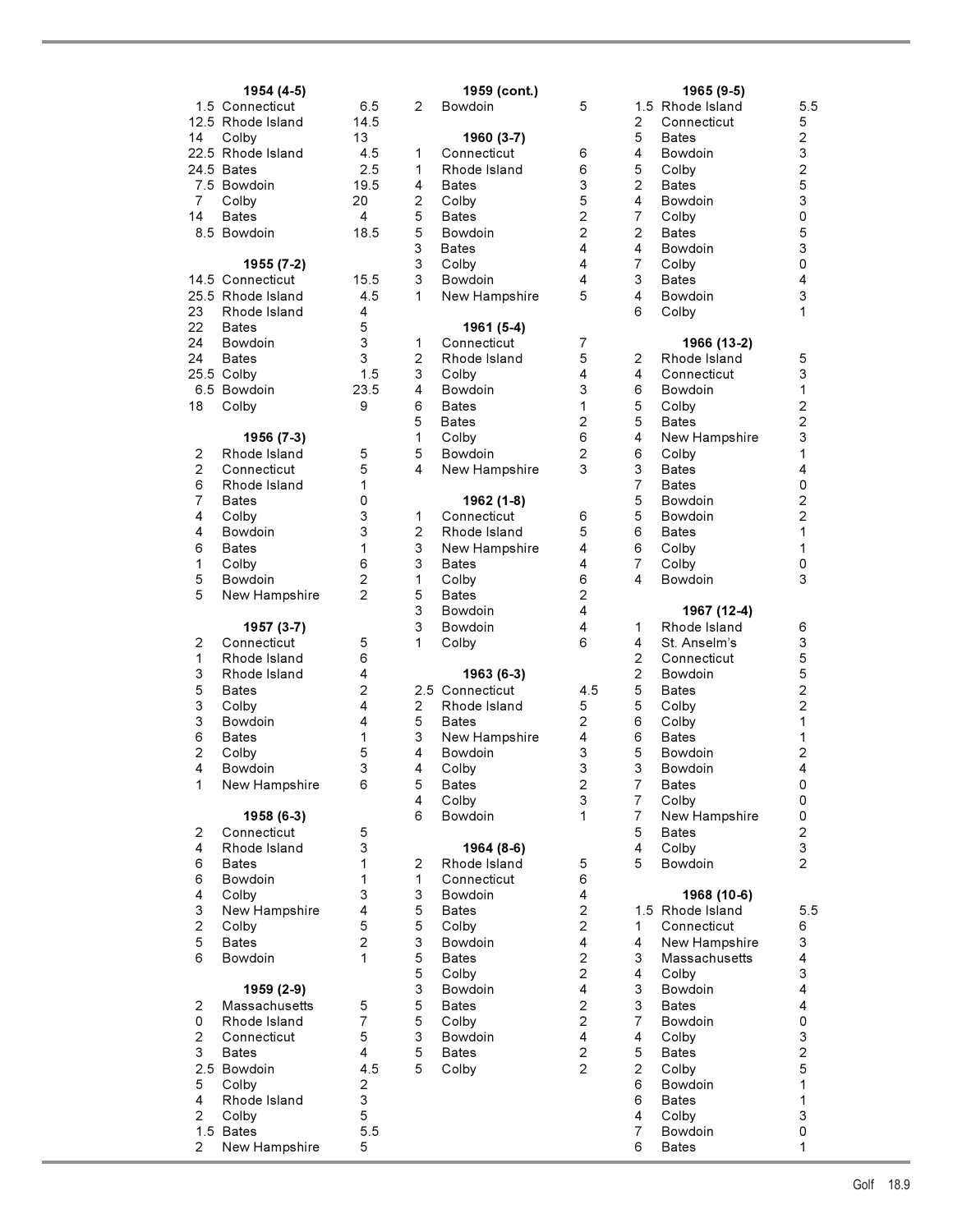| 22534657<br>6<br>6<br>3<br>6<br>4<br>$\frac{3}{3}$ | ′ ≀<br>Rhode Island<br>Connecticut<br>Bates<br>Bowdoin<br>Colby<br><b>Bates</b><br>Bowdoin<br>Colby<br><b>Bates</b><br>Bowdoin<br>Colby<br>Bates<br>Bowdoin<br>Colby<br>New Hampshire |
|----------------------------------------------------|---------------------------------------------------------------------------------------------------------------------------------------------------------------------------------------|
| 1<br>$\mathbf{1}$<br>452557757557                  | 1970 (11-3)<br>Rhode Island<br>Connecticut<br>New Hampshire<br>Assumption<br>New Haven<br>Colby<br>Bates<br>Bowdoin<br><b>Bates</b><br>Colby<br>Bowdoin<br>Bates<br>Colby<br>Bowdoin  |
| 1.5<br>1<br>5<br>1<br>4.5<br>4<br>6.5<br>5<br>Δ    | 1971 (16-3-1)<br>Rhode Island<br>Connecticut<br>St. Anselm's<br>Dartmouth<br>New Hampshire<br>Bowdoin<br>St. Francis<br>St. Anselm's<br>Rates.                                        |

|                | 1969 (9-6)        |                |                | 1971 (cont.)    |                |                | 1973 (cont.)          |                |
|----------------|-------------------|----------------|----------------|-----------------|----------------|----------------|-----------------------|----------------|
| 2              | Rhode Island      | 5              | 5              | Bowdoin         | 2              | 6              | Colby                 | 1              |
| $\overline{c}$ | Connecticut       | 5              | 5              | Colby           | $\overline{2}$ | 6              | Colby                 | 1              |
| 5              | <b>Bates</b>      | 2              |                | 3.5 Bowdoin     | 3.5            | 5              | <b>Bates</b>          | $\overline{c}$ |
| 3              | Bowdoin           | 4              | 6              | Colby           | 1              | 5              | Bowdoin               | $\overline{2}$ |
| 4              | Colby             | 3              | 4              | <b>Bates</b>    | 3              |                |                       |                |
| 6              | <b>Bates</b>      | 1              | 6              | <b>Bowdoin</b>  | 1              |                | 1974 (8-3)            |                |
| 5              | Bowdoin           | 2              | 5              | <b>Bates</b>    | $\overline{c}$ | 3              | St. Anselm's          | 4              |
| $\overline{7}$ | Colby             | 0              | 5              | Colby           | $\overline{c}$ |                | 5.5 Babson            | 1.5            |
| 6              | <b>Bates</b>      | 1              | 6              | Colby           | 1              | 4              | Assumption            | 3              |
| 6              | Bowdoin           | 1              | 6              | <b>Bates</b>    | 1              | 3              | Rhode Island          | 4              |
| 3              | Colby             | 4              | 5              | <b>Bowdoin</b>  | $\overline{2}$ | 4              | N.H. College          | 3              |
| 6              | <b>Bates</b>      | 1              |                |                 |                | $\overline{7}$ | <b>Bates</b>          | 0              |
| 4              | Bowdoin           | 3              |                | 1972 (13-3)     |                | $\overline{2}$ | Bowdoin               | 5              |
| 3              | Colby             | 4              | 4              | Rhode Island    | 3              | 6              | Colby                 | 1              |
| 3              | New Hampshire     | 4              | 1              | Connecticut     | 6              | 5              | Bowdoin               | $\overline{2}$ |
|                |                   |                | 6              | New Hampshire   | 1              | $\overline{7}$ | <b>Bates</b>          | 0              |
|                | 1970 (11-3)       |                | 5              | <b>Bates</b>    | $\overline{2}$ | $\overline{7}$ | Colby                 | 0              |
| 1              | Rhode Island      | 6              | 6              | Bowdoin         | 1              |                |                       |                |
| 1              | Connecticut       | 6              | 3              | Colby           | 4              |                | 1975 (3-0)            |                |
| 4              | New Hampshire     | 3              | 4              | Bowdoin         | 3              | 9              | <b>UMF</b>            | 0              |
| 5              | Assumption        | 2              | 6              | Colby           | 1              |                | 2.5 St. Francis       | .5             |
| $\overline{c}$ | New Haven         | 5              | 4              | <b>Bates</b>    | 3              |                | 7.5 UMPG              | 3.5            |
| 5              | Colby             | $\overline{c}$ | 5              | Bowdoin         | $\overline{c}$ |                |                       |                |
| 5              | <b>Bates</b>      | $\overline{c}$ | $\overline{7}$ | <b>Bates</b>    | 0              |                | 1976 (0-2)            |                |
| $\overline{7}$ | Bowdoin           | $\mathbf 0$    | 5              | Colby           | $\overline{c}$ | 2              | Connecticut           | 5              |
| 7              | <b>Bates</b>      | 0              | 4              | Colby           | 3              | $\mathbf{1}$   | New Hampshire         | 6              |
| 5              | Colby             | $\overline{2}$ | $\overline{7}$ | <b>Bates</b>    | 0              |                |                       |                |
| $\overline{7}$ | Bowdoin           | 0              | 5              | Bowdoin         | $\overline{c}$ |                | 1977 (5-1)            |                |
| 5              | <b>Bates</b>      | $\overline{2}$ | $\overline{2}$ | Babson          | 5              | 5              | Unity College         | 0              |
| 5              | Colby             | $\overline{c}$ |                |                 |                | 4              | Husson                | 3              |
| $\overline{7}$ | Bowdoin           | $\mathbf 0$    |                | 1973 (14-0)     |                | 5              | Unity College         | $\overline{c}$ |
|                |                   |                | 5              | Rhode Island    | $\overline{c}$ | 5              | <b>EMVTI</b>          | $\overline{2}$ |
|                | 1971 (16-3-1)     |                |                | 4.5 Connecticut | 2.5            | $\mathbf{1}$   | Salem State           | 14             |
|                | 1.5 Rhode Island  | 5.5            | 5              | <b>Bates</b>    | $\overline{2}$ | 9              | <b>UMPG</b>           | 7              |
| 1              | Connecticut       | 6              | 6              | Bowdoin         | 1              |                |                       |                |
| 5              | St. Anselm's      | $\overline{2}$ | $\overline{7}$ | Colby           | 0              |                | 1978 (4-2)            |                |
| 1              | Dartmouth         | 6              | 4              | Bowdoin         | 3              | 519            | New Hampshire         | 497            |
|                | 4.5 New Hampshire | 2.5            | 6              | Colby           | 1              | 519            | Bowdoin               | 503            |
| 4              | Bowdoin           | 3              | 6              | <b>Bates</b>    | 1              | 519            | Merrimack             | 524            |
|                | 6.5 St. Francis   | .5             | $\overline{7}$ | Bowdoin         | 0              | 411            | Husson                | 416            |
| 5              | St. Anselm's      | 2              | 6              | <b>Bates</b>    | 1              | 411            | <b>UMF</b>            | 341            |
| 4              | <b>Bates</b>      | 3              |                |                 |                | 411            | <b>Thomas College</b> | 383            |

| 6<br>6<br>$\frac{5}{5}$                                                               | Colby<br>Colby<br><b>Bates</b><br>Bowdoin                                                                                                                  | 1<br>$\frac{1}{1}$<br>$\frac{2}{2}$                 |
|---------------------------------------------------------------------------------------|------------------------------------------------------------------------------------------------------------------------------------------------------------|-----------------------------------------------------|
| 3<br>5.5<br>4<br>$\begin{array}{c} 3 \\ 4 \\ 7 \end{array}$<br>2657<br>$\overline{7}$ | 1974 (8-3)<br>St. Anselm's<br>Babson<br>Assumption<br>Rhode Island<br>N.H. College<br><b>Bates</b><br>Bowdoin<br>Colby<br>Bowdoin<br><b>Bates</b><br>Colby | 4<br>1.5<br>3<br>4<br>3 0 5 1<br>$\frac{2}{0}$<br>0 |
| 9<br>2.5<br>7.5                                                                       | 1975 (3-0)<br><b>UMF</b><br>St. Francis<br><b>UMPG</b>                                                                                                     | 0<br>.5<br>3.5                                      |
| $\begin{array}{c} 2 \\ 1 \end{array}$                                                 | 1976 (0-2)<br>Connecticut<br>New Hampshire                                                                                                                 | 5<br>6                                              |
| 5<br>4<br>5<br>5<br>$\mathbf{1}$<br>9                                                 | 1977 (5-1)<br>Unity College<br>Husson<br>Unity College<br><b>EMVTI</b><br>Salem State<br><b>UMPG</b>                                                       | 0<br>$\frac{3}{2}$<br>14<br>$\overline{7}$          |
| 519<br>519<br>519<br>411<br>411<br>411                                                | 1978 (4-2)<br>New Hampshire<br>Bowdoin<br>Merrimack<br>Husson<br><b>UMF</b><br><b>Thomas College</b>                                                       | 497<br>503<br>524<br>416<br>341<br>383              |



### **1984 BLACK BEARS**

**Maine's golf program enjoyed considerable success during the mid- and late-80s under the direction of Coach Art Guesman, a professor in the University's journalism department. In 1989, the Black Bears made history by becoming the only UM golf team to advance to the NCAA Division I national championships. Member of his first team, in 1984, were, front row, left to right: Eric Sandman, Coach Guesman, and Guy Gagnon. Back Row, left to right: Scott Storgaard, John Jickson, Capt. Keith Patterson, and Chip Ranco.**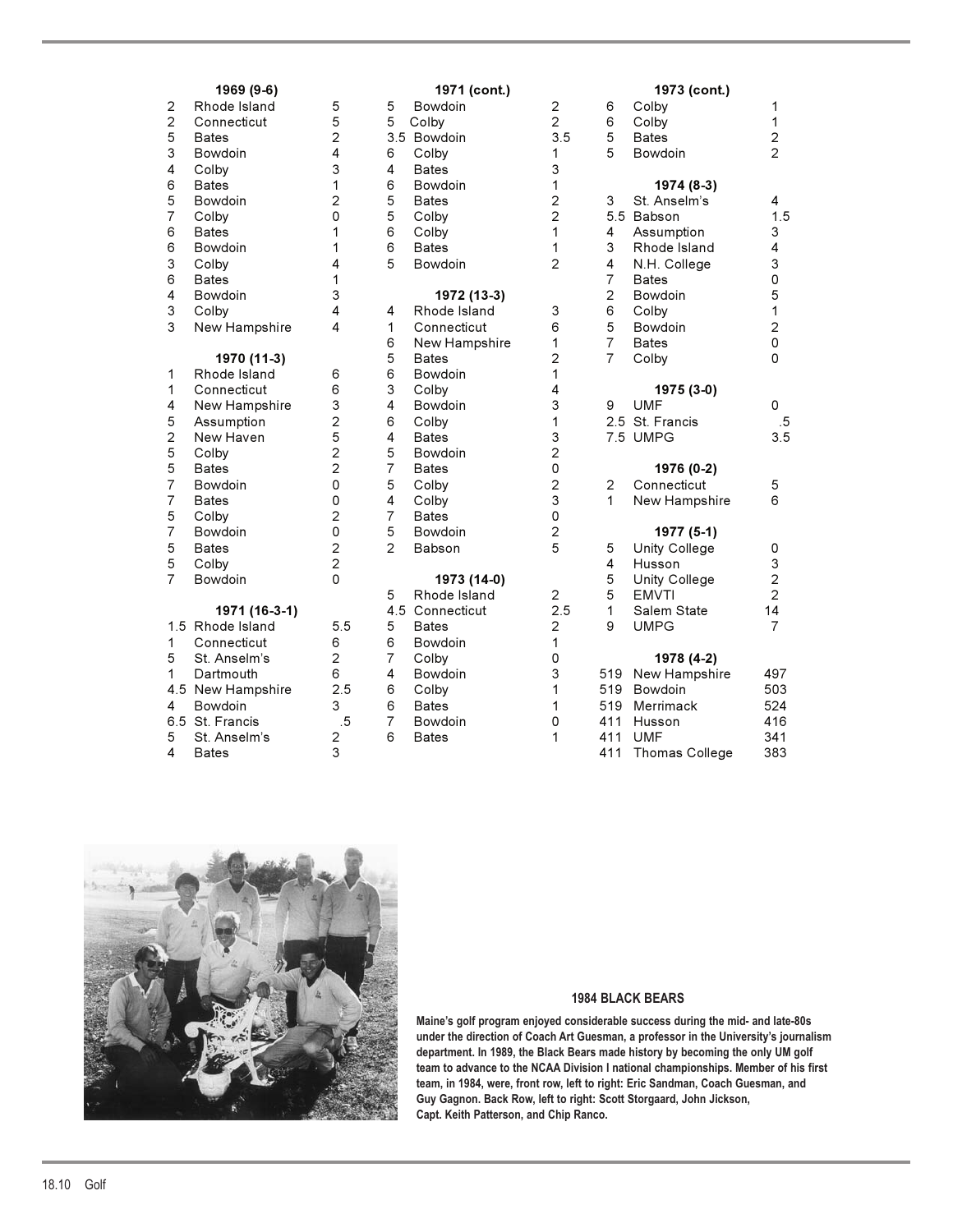*Beginning in 1979, new NCAA regulations mandated a higher number of opponents for Division I teams. To comply, colleges established invitational weekend tournaments with fields of, on average, 15 or more teams. Dual matches, for the most part, became a thing of the past. Also, a majority of tournaments were scheduled during the fall. Outstanding individual performances that were located are listed. (Note: some schedules between 1979 and 1983 may be incomplete.)*

**1979-80 1986-87**<br>IE 494, New Hampshire 532 **1986-87** Husson Invitational: MAINE 2<sup>ND</sup> Dual match: MAINE 494, New Hampshire 532 Husson Invitational: MAINE  $2^N$ <br>Tri-match: MAINE 385, Husson 391, Thomas 442, Unity 449 Hawk Invitational: MAINE 8<sup>TH</sup> Tri-match: MAINE 385, Husson 391, Thomas 442, Unity 449 Dual match: Maine 6, MMA 0 Toski Invitational: MAINE 11<sup>TH</sup><br>Bowdoin Invitational: MAINE 4<sup>TH</sup> Bowdoin Invitational: MAINE 4<sup>TH</sup>  $\sim$  West Point Invitational: MAINE 17<sup>TH</sup> ECAC Championships: Maine 10<sup>TH</sup> Dual Match: Husson 412, MAINE 41

Dual match: MAINE 483, Husson 485  $\hbox{\tt (Individual: 2^{ND}, John Hickson)}$ New England Tournament: MAINE 4 $^{\sf TH}$   $^{\sf H}$   $^{\sf H}$  Newport (RI) Invitational: MAINE 12 $^{\sf TH}$ ECAC Northern NE Tournament: MAINE  $5^{TH}$ 

Dual match: MAINE 292, Husson 321 Dual match: MAINE 292, So. Maine 310 **Husson Invitational: MAINE 1<sup>ST</sup>** Dual match: MAINE 383, Husson 405 Nelson Invitational: MAINE 4TH Maine Intercollegiate Tournament: MAINE 3<sup>RD</sup> UNH Invitational: MAINE 4<sup>TH</sup> UNH Invitational: MAINE 4<sup>TH</sup> ECAC Championships: MAINE 7<sup>TH</sup> ECAC Championships: MAINE 7<sup>TH</sup> EXAMPLE 2001, New England Tournament (Fall): New England Tournament (Fall):

ECAC Northern NE Tournament: MAINE  $5^{TH}$ 

**1983-84 1988-89**  Dual matches: MAINE 369-311, Husson 416-375 Amherst Invitational: MAINE 3<sup>RI</sup><br>Dual match: MAINE 317, Thomୁas College 367 Nelson Invitational: MAINE 2<sup>ND</sup> Dual match: MAINE 317, Thomas College 367<br>Bowdoin Invitational: MAINE 3<sup>RD</sup> URI Invitational: MAINE  $2^{ND}$ <br>UNH Invitational: MAINE  $8^{TH}$ ECAC Northern NE Tournament: MAINE 3<sup>RD</sup> ECAC Championships: MAINE 10TH (Individual:  $3<sup>RD</sup>$ , Jeff Wass) ECAC Tournament: MAINE 19TH **1989-90**  New England Tournament: MAINE 9 $^{\sf TH}$   $^{\sf TH}$  . West Point Invitational: MAINE 19 $^{\sf TH}$ **(**Individual: 3RD, Rick Jones) Husson Invitational: MAINE 1ST Maine Intercollegiate Tournament: MAINE 1 $^{\mathrm{ST}}$   $\hphantom{\mathrm{ST}}$  (Individual: 1 $^{\mathrm{ST}}$ , Wayne Lawton) (Individual: 1<sup>st</sup>, Keith Patterson) Nelson Invitational: MAINE 3<sup>RD</sup>

Bowdoin Invitational: MAINE 2<sup>ND</sup> URI Invitational: MAINE  $4^T$ New England Tournament: MAINE 14<sup>TH</sup><br>ECAC Northern NE Tournament: MAINE 3<sup>RD</sup> Bowdoin Invitational: MAINE 1<sup>ST</sup> ECAC Northern NE Tournament: MAINE 3RD ECAC Championships: MAINE 18TH Husson Inc. Championships: MAINE 18TH

Hawk Classic: MAINE  $8^{th}$  (of 12 teams) Dual Match: MAINE 407, Husson 437 (Individual: 3RD, Wayne Lawton) Nelson Invitational @ Middlebury: MAINE 1<sup>ST</sup><br>(Individual: 2<sup>ND</sup>, John Hickson) New England Tournament: MAINE 8<sup>TH</sup> Toski Invitational: MAINE 12<sup>th</sup> (of 23 teams) ECAC Northern NE Tournament: MAINE 4<sup>th</sup> (Individual:  $1^{ST}$ , John Hickson) NCAA Regionals: MAINE  $4^{\text{th}}$ 

Dual Match: Husson 412, MAINE 413 Dartmouth Invitational: MAINE 4<sup>TH</sup> **1980-81** New England Tournament: MAINE 8TH Nelson Invitational: MAINE  $1^{ST}$ <br>(Individual:  $2^{ND}$ , John Hickson)

### **1987-88**

**1981-82** Dual Match: MAINE 463, Husson 525 New England Tournament: MAINE  $14^{TH}$ <br>ECAC Northern NE Tournament: MAINE  $9^{TH}$ <br>New England Tournament (Spring): MAINE 12 New England Tournament (Spring): MAINE 12<sup>TH</sup> Maine Invitational: MAINE 1 **1982-83** West Point Invitational: MAINE 17TH

(Individual: 1 $\frac{3\pi}{2}$ , Brett Porath; 5<sup>TH</sup>, Bill Boyington; 6<sup>TH</sup>, Tom Hanson) ECAC No. NE Tournament: MAINE 1ST

Husson Invitational: MAINE  $1^{ST}$ <br>(Individual:  $1^{ST}$ , Wayne Lawton)<br>Nelson Invitational: MAINE  $3^{RD}$ <br>ECAC Championships: MAINE  $17^{TH}$ The discussion of the test of the test of the test of the test of test of test of test of test of test of test o<br>Mew England Tournament: M New England Tournament: MAINE 17<sup>TH</sup><br>Maine Invitational: MAINE 1<sup>ST</sup>

West Point Invitational: MAINE 20<sup>TH</sup><br>Husson Invitational: MAINE 1<sup>ST</sup> (Individual:  $1^{ST}$ , Wayne Lawton) **1985-86** Nelson Invitational: MAINE 3RD Dual Match: MAINE 154, Husson 163 New England Tournament (Fall): MAINE 11<sup>TH</sup><br>Bowdoin Invitational: MAINE 1<sup>ST</sup> National Bowdoin Invitational: MAINE Bowdoin Invitational: MAINE 1 $^{\mathrm{ST}}$   $^{\mathrm{H}}$  example the second of the ECAC No. New England Tournament: MAINE 5 $^{\mathrm{TH}}$ New England Tournament (Spring): MAINE 17<sup>TH</sup><br>NCAA District I Tournament: MAINE 17<sup>TH</sup>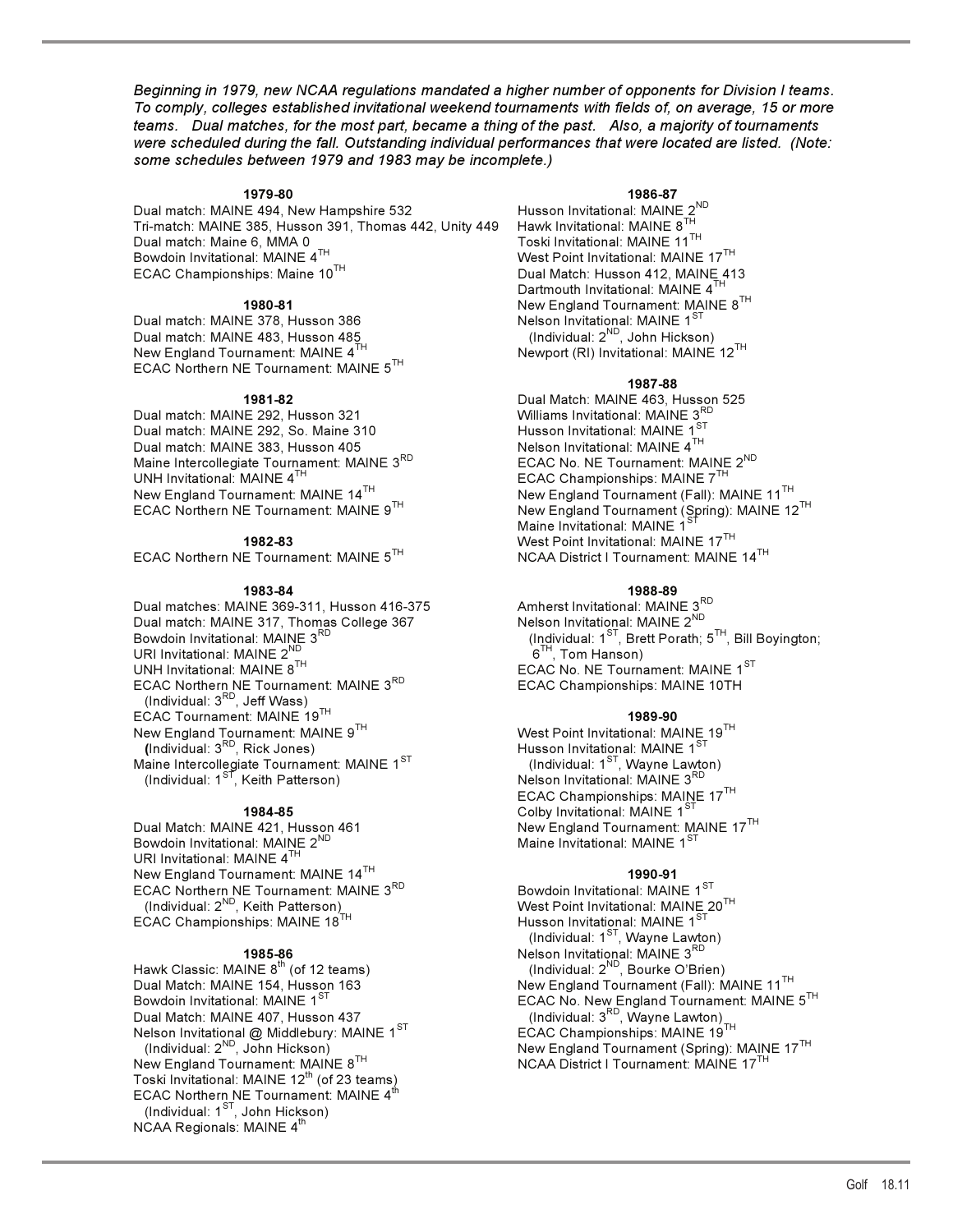Husson Invitational: MAINE 1<sup>ST</sup><br>Hartford Invitational: MAINE 5<sup>TH</sup> Hartford Invitational: MAINE 5<sup>TH</sup> Dartmouth Invitational: MAINE 9<sup>TH</sup><br>Toski Invitational: MAINE 15<sup>TH</sup> Dartmouth Invitational: MAINE 15<sup>T</sup> Nelson Invitational at Middlebury: MAINE 2<sup>ND</sup><br>West Point Invitational: MAINE 16<sup>TH</sup> UNH Invitational: MAINE  $5^{TH}$ <br>(Individual:  $5^{TH}$ , Joshua Chase) New England Tournament: MAINE 10<sup>th</sup> (Individual: 2<sup>ND</sup>, Joshua Chase)<br>CAC Northern NE Tournament: MAINE 2<sup>ND</sup> Dartmouth Invitational: MAINE 13<sup>TH</sup> ECAC Northern NE Tournament: MAINE 2<sup>ND</sup> Dartmouth Invitational: MAINE 13<sup>TH</sup> (Individual: 2<sup>ND</sup>, Joshua Chase/Brian Lawton, tie) Toski Invitational: MAINE 16<sup>TH</sup>

UConn Invitational: MAINE 7<sup>TH</sup> New England Tournament (Fall): MAINE 12<sup>TH</sup> New England Tournament (Fall): MAINE 12<sup>TH</sup><br>Maine State Tournament: MA<u>I</u>NE 1<sup>ST</sup> New York And New York District I Tournament: MAINE 14TH Nelson Invitational: MAINE 2<sup>ND</sup> (Individual: 1<sup>ST</sup>, Tom DelRosso; 2<sup>ND</sup>, Jerry Scott; **1999-00**<br>1999-00 <sup>3RD</sup>, John Conley) **1999-00 1999-00 1999-00 1999-00 1999-00**  $3^{18}$ , John Conley)<br>Husson Invitational: MAINE  $1^{8}$ <br>Husson Invitational: MAINE  $1^{8}$ UNH Invitational: MAINE 9 $^{\sf TH}$  , and the set of the control of the dividual: 4 $^{\sf TH}$ , Adam Williamson) (Individual: 1 $^{\rm ST}$ , Keven Ireland; 2 $^{\sf ND}$ , Jay Livingston;  $^{\sf T}$  Toski Invitational: MAINE 10 $^{\sf TH}$  5TH, Jerry Scott) New England Tournament (Fall): MAINE 6TH ECAC Northern NE Tournament: MAINE 9TH New England Tournament: MAINE  $13^{TH}$ <br>Newport (RI) Invitational: MAINE  $10^{TH}$ <br>NCAA District One Tournament: MAINE  $8^{TH}$  Towson Invitational: MAINE  $10^{TH}$ NCAA District One Tournament: MAINE 8TH

### **1993-94**

UNH Invitational: MAINE 8TH NCAA District One Tournament: MAINE 14TH **2000-01**  ECAC Northern NE Tournament: MAINE 2<sup>ND</sup> Yale Invitational: MAINE 2<sup>ND</sup><br>ECAC Championship: MAINE 19<sup>TH</sup> (Individual: 3<sup>RD</sup>, Joey Alvarez) ECAC Championship: MAINE 19<sup>TH</sup><br>Maine Invitational: MAINE 2<sup>nd</sup>

Newport (R.I.) Invitational: MAINE 14<sup>TH</sup><br>Husson Invitational: MAINE 1<sup>ST</sup> (Individual: 1<sup>ST</sup>, John Conley; 2<sup>ND</sup>, Rick Jones;  $6^{TH}$ , Jason Marco) UNH Invitational: MAINE  $8^{TH}$ <br>(Individual:  $6^{TH}$ , Rick Jones) Maine State Tournament: MAINE  $1^{ST}$ <br>(Individual:  $1^{ST}$ , Rick Jones)

New England Tournament: MAINE  $18^{TH}$  it would brin (Individual:  $11^{TH}$ , Ryan Madore) a minimum. Newport (R.I.) Invitational: MAINE 13<sup>TH</sup>

Dartmouth Invitational: MAINE  $12^{TH}$  his 15 years at the helm. New England Tournament: MAINE 14TH Dual Match: New Hampshire 338, MAINE 368

**1991-92 1997-98** West Point Invitational: MAINE 15<sup>TH</sup><br>Yale Invitational: MAINE 30<sup>TH</sup> New England Tournament (Fall): MAINE 19<sup>TH</sup><br>URI Invitational: MAINE 13<sup>TH</sup> New England Tournament (Spring): MAINE 16<sup>TH</sup>

ECAC Championship: MAINE 11<sup>TH</sup> Dual Match: Boston U. 324, MAINE 338 Yale Invitational: MAINE 22<sup>ND</sup> r are invitational: MAINE 22 **1992-93**<br>URI Invitational: MAINE 12<sup>TH</sup> URI Invitational: MAINE 12<sup>TH</sup> New England Tournament (Fa NCAA District I Tournament: MAINE 14TH

Dartmouth Invitational: MAINE  $5^{TH}$ <br>(Individual: 4<sup>TH</sup>, Adam Williamson) NCAA District I Tournament: MAINE 12TH

Dartmouth Invitational: MAINE 15<sup>TH</sup><br>Yale Invitational: MAINE 2<sup>ND</sup> Dual Match: MAINE 403, Boston U. 409 New England Tournament (Fall): MAINE 16<sup>TH</sup><br>Dual Match: George Washington 306. MAINE Dual Match: George Washington 306, MAINE 323<br>Yale Invitational: MAINE 20<sup>TH</sup> NCAA District I Tournament: MAINE 14TH

### **THE FATHER OF MAINE GOLF**

After several years of existence of a club golf program New England Tournament: MAINE 20<sup>TH</sup> at the University, the activity became an official<br>(Individual: 8<sup>TH</sup>, Rick Jones) at the University, the activity became an official<br>varsity sport in the spring of 1938. Credit for n (Individual: 8<sup>TH</sup>, Rick Jones) varsity sport in the spring of 1938. Credit for moving<br>NCAA District I Tournament: MAINE 14<sup>TH</sup> example of the varsity status goes to **William C. "Bill" Wells,** golf to varsity status goes to William C. "Bill" Wells, ECAC Northern NE Tournament: MAINE 9<sup>TH</sup> captain of Maine's 1931 baseball team and one of Newport (R.I.) Invitational: MAINE 13<sup>TH</sup> the University's more prominent athletes of his era. the University's more prominent athletes of his era. Wells, himself an avid golfer at the Penobscot **1995-96** Valley Country Club, was a career-long UM UNH Invitational: MAINE 11<sup>TH</sup> and the same of the saministrator before retiring as director of residence before retiring the mid-1970s. He was able to and thing halls in the mid-1970s. He was able to Dartmouth Invitational: MAINE 16<sup>TH</sup> and dining halls in the mid-1970s. He was able to moski Invitational: MAINE 12<sup>TH</sup> and dining halls in the mid-1970s. He was able to moski Invitational: MAINE 12<sup>TH</sup> Toski Invitational: MAINE 12<sup>TH</sup> persuade the University administration in the fall of Yale Invitational: MAINE 23<sup>RD</sup> 1937 that golf should become a varsity program and 1937 that golf should become a varsity program and it would bring credit to the University with costs at

Wells volunteered to coach the golf team in 1938 **1996-97 1996-97 1996-97 and 1939.** Following World War II, he was able to<br>Convince Charlie Emery, long-time pro at PVCC, Toski Invitational: MAINE 14<sup>TH</sup> convince Charlie Emery, long-time pro at PVCC,<br>UNH Invitational: MAINE 13<sub>.</sub> TH<sub>ar</sub> converse to serve as team coach. The Black Bears prosp UNH Invitational: MAINE 13<sup>TH</sup> to serve as team coach. The Black Bears prospered Yale Invitational: MAINE 31<sup>ST</sup> to serve as team coach. The Black Bears prospered Yale Invitational: MAINE 31<sup>ST</sup> under Emery, posting winning records in 12 of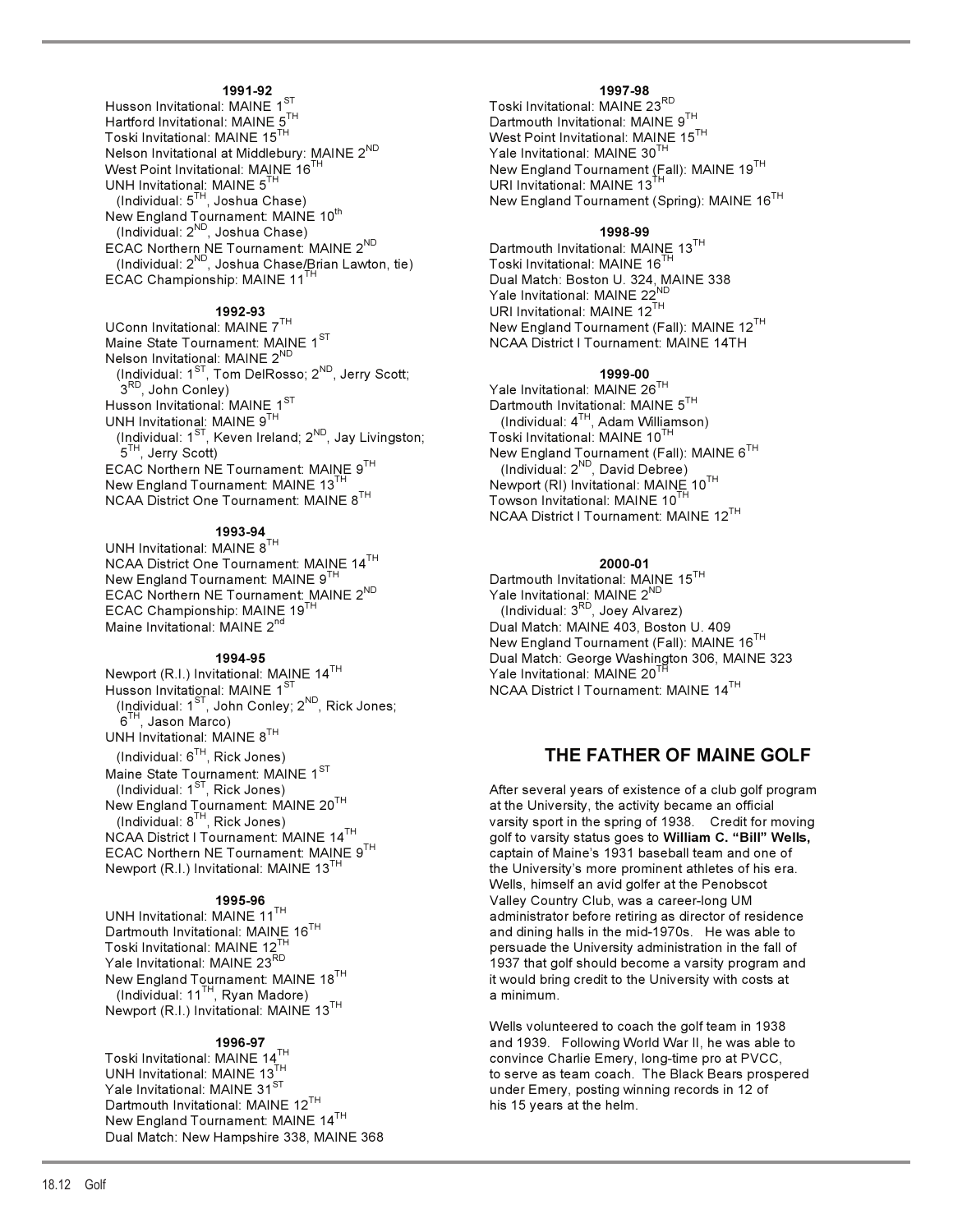## **AMERICA EAST**

*America East, formerly the North Atlantic Conference, instituted an annual championship tournament in golf in 1988. Charter members were Canisius and Siena Colleges; Colgate, Niagara and Northeastern Universities; and the Universities of Hartford, Maine, New Hampshire and Vermont.*

*Canisius and Siena Colleges and Niagara University resigned in 1989. Colgate U. resigned IN 1990. Boston U. became a member in 1990. Drexel U. and the U. of Delaware became members in 1991. Northeastern U. discontinued men's golf in 1996.*

*Hofstra U. became a member in 1994. Towson U. became a member in 1995. The U. of New Hampshire discontinued men's golf IN 1997. Drexel, Hofstra and Towson Universities and the U. of Delaware resigned in 2001. The U. of Maine discontinued men's golf in 2001.*

*Team scores of the annual championship tournament in the years in which MAINE competed are listed below.*

*(Note: tournaments were held during the fall in the 1988-89, 1989-90, 1996-97, 1997-98, and 1998-99 college years and in the spring in all other seasons.)*

### **\*Conference Champion**

|               | 88-89 | 89-90 | $90 - 91$ | 91-92 | 92-93 | 93-94 | 95-95 | 95-96  | 96-97 | 97-98  |
|---------------|-------|-------|-----------|-------|-------|-------|-------|--------|-------|--------|
| Boston U      |       | ____  | 707       | 696   | 701   | 717   | 725   | 358    | 669   | 664    |
| Canisius      | 549   | ----- |           |       |       |       |       |        |       |        |
| Colgate       | 485   | 653   | -----     | ____  | ____  |       | ____  | -----  | _____ | _____  |
| Delaware      |       |       |           | 638   | 628   | 635   | 651   | 324    | 620   | $622*$ |
| Drexel        |       |       |           | 703   | 690   | 695   | 701   | 375    | 717   | 680    |
| Hartford      | 450*  | 617*  | 619*      | 628*  | 623*  | 614*  | 627*  | 313    | 606   | 636    |
| Hofstra       |       |       |           |       |       | ----- | 679   | 320    | 626   | 632    |
| <b>MAINE</b>  | 478   | 621   | 654       | 662   | 649   | 645   | 668   | 336    | 647   | 654    |
| New Hampshire | 479   | 633   | 647       | 654   | 650   | 650   | 643   | 323    | 630   | -----  |
| Niagara       | 571   | ----- |           | _____ |       |       |       |        |       |        |
| Northeastern  | 516   | 684   | 694       | 655   | 676   | 656   | 705   | 359    | ----- |        |
| Siena         | 514   |       |           |       |       |       |       |        | ----- |        |
| Towson        |       |       |           |       |       |       | ----- | $312*$ | 595*  | 623    |
| Vermont       |       | 513   | 715       | 689   | 706   | 701   | 663   | 700    | 345   | 656    |

|           | 98-99 | 99-00  | $00 - 01$ |
|-----------|-------|--------|-----------|
| Boston U. | 640   | 666    | 983       |
| Delaware  | 621   | 628    | 942       |
| Drexel    | 651   | 660    | 947       |
| Hartford  | 602   | 622    | $900*$    |
| Hofstra   | 618   | 634    | 945       |
| MAINE     | 621   | 631    | 973       |
| Towson    | 597*  | $621*$ | 936       |
| Vermont   | 645   | 677    | 964       |

### **TOP 10 PERFORMANCES**

| 1988-89 Tom Hansen $(4^{TH}, 114)$<br>Brian Lawton $(6^{TH}, 116)$                                                              |                                         | 1992-93 Tom DelRosso (2 <sup>ND</sup> , 153) |
|---------------------------------------------------------------------------------------------------------------------------------|-----------------------------------------|----------------------------------------------|
|                                                                                                                                 |                                         | 1993-94 Rick Jones ( $6^{TH}$ , 157)         |
| 1989-90 Brett Porath (1 <sup>ST</sup> , 145)*<br>Bill Boyington (7 <sup>TH</sup> , 156)<br>Brian Lawton (8 <sup>TH</sup> , 158) |                                         | 1994-95 Rick Jones $(7^{TH}, 163)$           |
| 1990-91 Brian Lawton $(5^{TH}, 161)$                                                                                            |                                         | 1998-99 Joey Alvarez ( $8^{TH}$ , 152)       |
|                                                                                                                                 | 1999-00 Adam Williamson $(5^{TH}, 154)$ |                                              |

David Debree ( $8^{TH}$ , 156)

\*Conference Record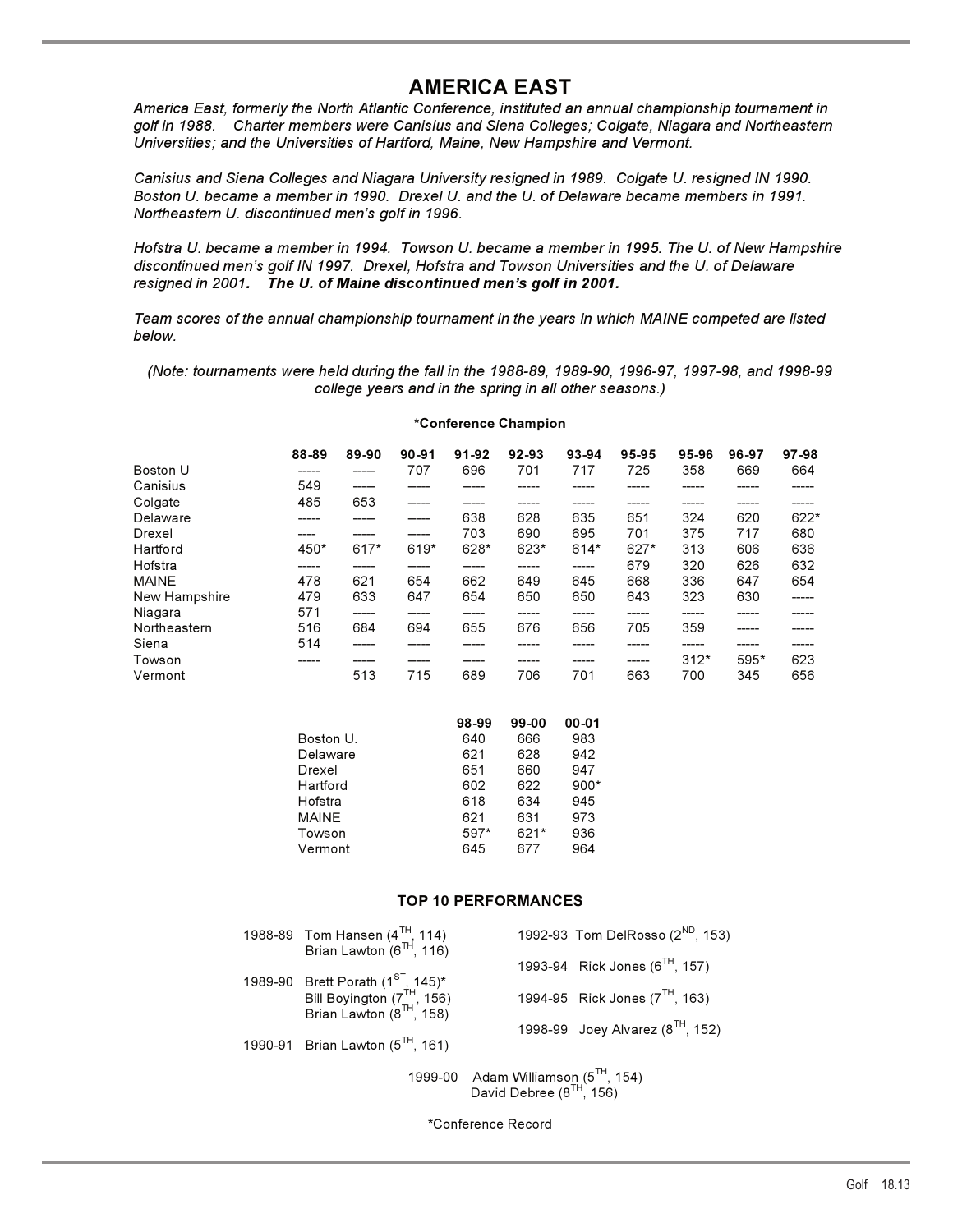

### **1973 E.C.A.C. CHAMPIONS**

**Coach Skip Chappelle (not shown) guided the 1973 black Bears to a perfect 16-0 record in dual matches and the Eastern College Atlantic Conference championship. Displaying the ECAC Cup are Capt. Jim Karalekas and Mark Plummer (seated) and standing, left to right: John Kimball, Tom Pierce, and Jim Driscoll. Plummer, one of the most successful golfers in the history of the State of Maine, advanced to the semi-final round of the U.S. Amateur several years ago before losing to Tiger Woods in that round.**



### **1990–91 MAINE GOLFERS**

**Maine's golf team in the 1990–91 college year was represented by, front row, left to right: Chad Shaw, Todd Dufresne, Brian Lawton, and David Sibley. Back Row, left to right: Tom DelRosso, Ben Steele, Dan Kelley, Jeff Wass, Jay Livingston, and Coach Bill Porter. Absent: Bourke O'Brien.**



### **2000–01 MAINE GOLF TEAM**

**Coach Ted Woodward's 2000–01 team, the final season before the University discontinued its golf program, was one of Maine's best, winning the Bowdoin and state invitationals and finishing third in the highlyregarded Nelson Invitational at Middlebury College. Left to right: Tim Bonenfant, Joe Alvarez, Chris Emerson, Andy Thombs, and Steve Shurman.**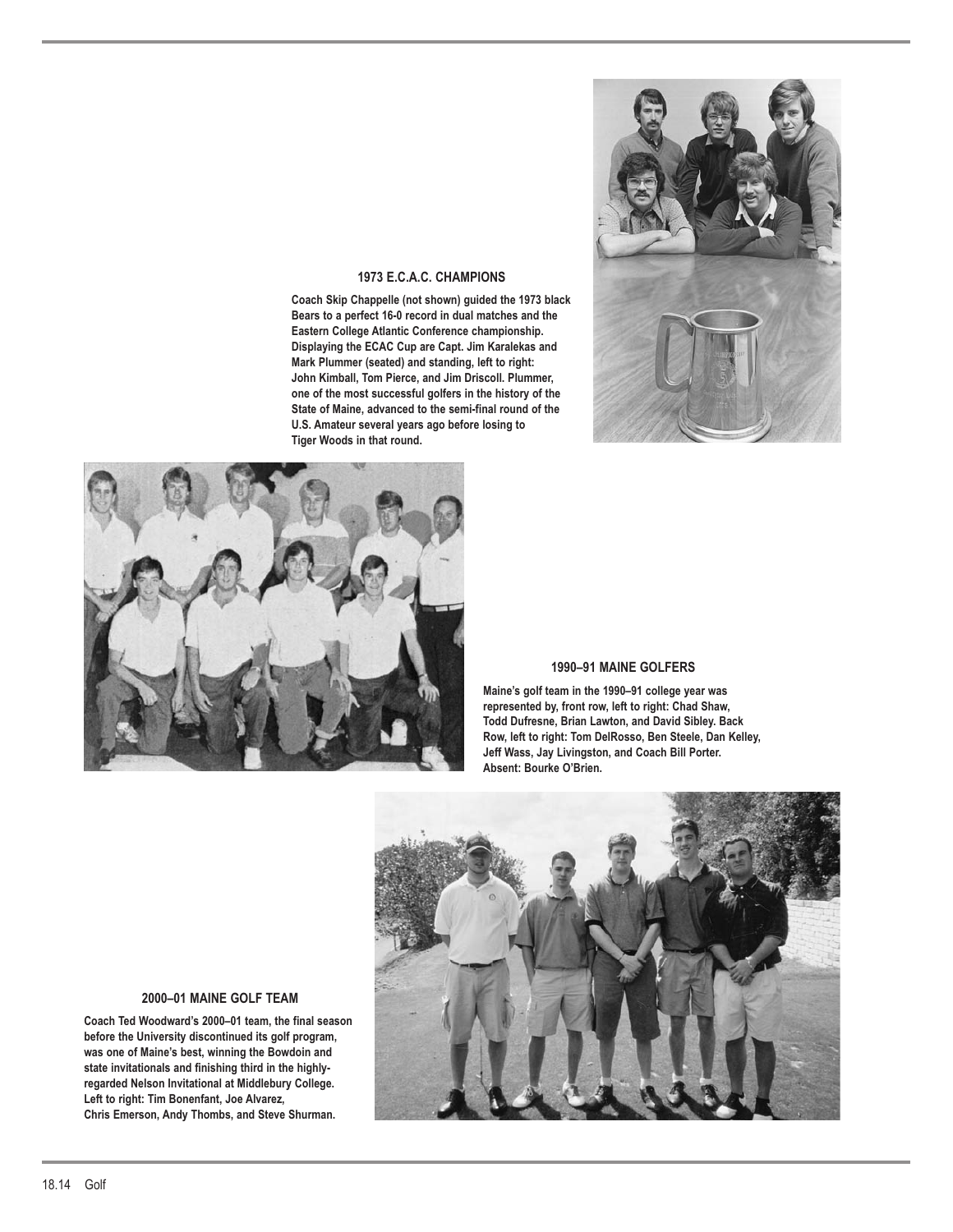## **MAINE STATE SERIES**

*The University of Maine's first formal golf team entered Maine State Series competition in 1938, joining Bates, Bowdoin and Colby Colleges. Determination of a team champion varied from season to season. In some years, it was based on head-to-head match play. In other years the champion was determined on a point system at a single day tournament or as the result of matches played throughout the season.*

*State Series golf competition ended in 1974.*

*Standings for the seasons 1937-38 through 1957-58 could not be located; however, team champions for those seasons are listed, as well as final team records for seasons 1958-59 through 1973-74.*

|         | Champion       |         | Champion     |
|---------|----------------|---------|--------------|
| 1937-38 | Bowdoin        | 1948-49 | <b>MAINE</b> |
| 1938-39 | Bowdoin        | 1949-50 | <b>MAINE</b> |
| 1939-40 | Bowdoin        | 1950-51 | <b>MAINE</b> |
| 1940-41 | Bowdoin        | 1951-52 | <b>MAINE</b> |
| 1941-42 | Undeclared     | 1952-53 | <b>MAINE</b> |
| 1942-43 | Bowdoin        | 1953-54 | Bowdoin      |
| 1943-44 | No Competition | 1954-55 | <b>MAINE</b> |
| 1944-45 | No Competition | 1955-56 | <b>MAINE</b> |
| 1945-46 | Bowdoin        | 1956-57 | Colby        |
| 1946-47 | <b>MAINE</b>   | 1957-58 | MAINE/Colby  |
| 1947-48 | <b>MAINE</b>   |         |              |

*(1958-59 to 1962-63: championship based on wins and losses in dual matches)* 

### **\*Conference Champion**

|              | 58-59    | 59-60    | 60-61     | 61-62    | 62-63    |
|--------------|----------|----------|-----------|----------|----------|
| <b>Bates</b> | $2 - 4$  | $1 - 5$  | $0 - 6$   | $2 - 4$  | $4-2$    |
| Bowdoin      | $5 - 1*$ | $3 - 3$  | $4 - 2^*$ | $5 - 1*$ | $1 - 5$  |
| Colbv        | 4-2      | $6 - 0*$ | $4 - 2^*$ | 4-2      | $1 - 5$  |
| <b>MAINE</b> | 1-5      | $2 - 4$  | $4 - 2^*$ | $1 - 5$  | $6 - 0*$ |

*(1963-64 to 1973-74: championship based on points scored in single day tournament)* 

|                | 63-64 | 64-65 | 65-66 | 66-67 | 67-68 | 68-69 | 69-70         | 70-71 | 71-72 72-73 |       | 73-74 |
|----------------|-------|-------|-------|-------|-------|-------|---------------|-------|-------------|-------|-------|
| <b>Bates</b>   | 40    | 64    | 41    | 26    | -27   | 27    | 17            | 43    | 18          | 53    | 6     |
| <b>Bowdoin</b> | 76*   | 68*   | 68    | 74    | 47    | 53    | $\frac{1}{2}$ | 64.5  | 61          | 47    | 40    |
| Colbv          | 29    | 19    | 18    | 34    | 64    | 58    | 30            | 26.5  | 52          | 21    | 18    |
| MAINE          | 67    | 65    | $89*$ | 82*   | 75*   | 78*   | $50*$         | $82*$ | 85*         | $Q1*$ | $44*$ |

### **MAINE'S INDIVIDUAL CHAMPIONS**

Don Brown (1949, 151) John Gowen (1951, 56) Ron LeClair (1958, 72) Gordon Curry (1961, 152; 1963, 151) Art Dickson (1959, 160) Emery Howard (1955, 157) Mark Plummer (1973, 152) Paul Eggert (1968, 157) Tim Jensen (1971, 69) (1974, 151) Tom Golden (1953, 157) Randy Knight (1970, 156) Walter Reed, Jr. (1952, Al Noyes (1955, 157) 2012 151; 1943, 167)

### **NEW ENGLAND TOURNAMENT BEST PERFORMANCES**

Eugene McNabb (1948, champion) Gordon Curry (1960<u>, 5</u><sup>TH</sup>) Al Noyes (1955, 2<sup>ND</sup>) Rick Jones (1983, 3<sup>RD</sup>) David DeBree (1999, 2<sup>ND</sup>)  $\overline{R}$  Al Noyes (1955,  $2^{ND}$ )<br>
Ron LeClair (1958,  $3^{RD}$ )<br>  $\overline{R}$  Joshua Chase (1991,  $2^{ND}$ )